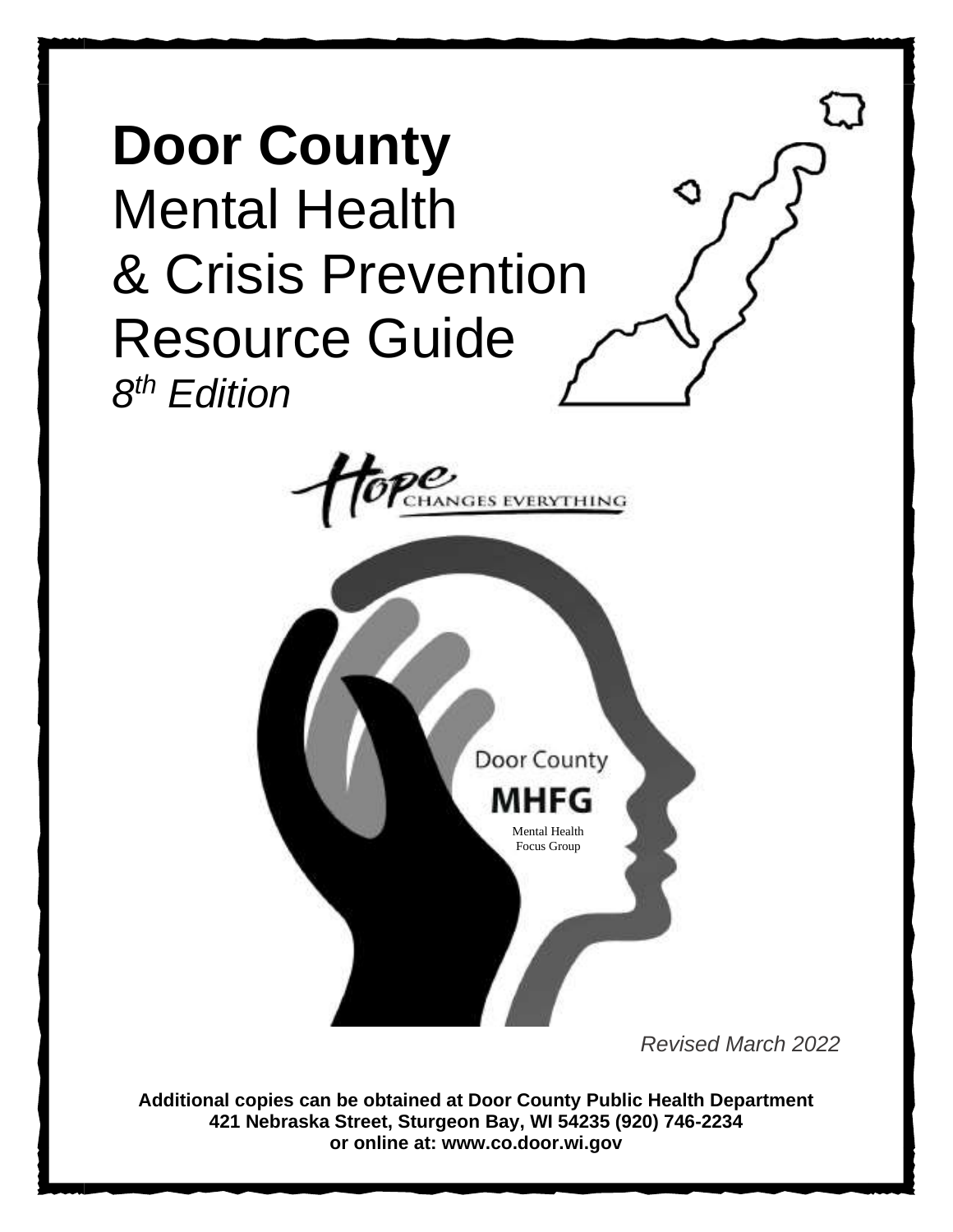**A special thank you to the creators of the Senior Resource Guide who presented a user-friendly example from which to model.**

## **If you would like to suggest additions or corrections, please send an e-mail to PublicHealth@co.door.wi.us or call Public Health at 920-746-2234.**

### **Revised March 2022**

Disclaimer:

*This list was compiled as a collaborative effort by numerous individuals invested in the mental health of Door County citizens. It may not be all-inclusive or completely accurate. The County of Door accepts no liability for the consequences of any actions taken on the basis of the information listed in this resource guide. The user assumes the risk related to the use of any of this information.*

## *\*Special thank you to Sturgeon Bay High School Art Club for creating the logo on the front cover 2018\**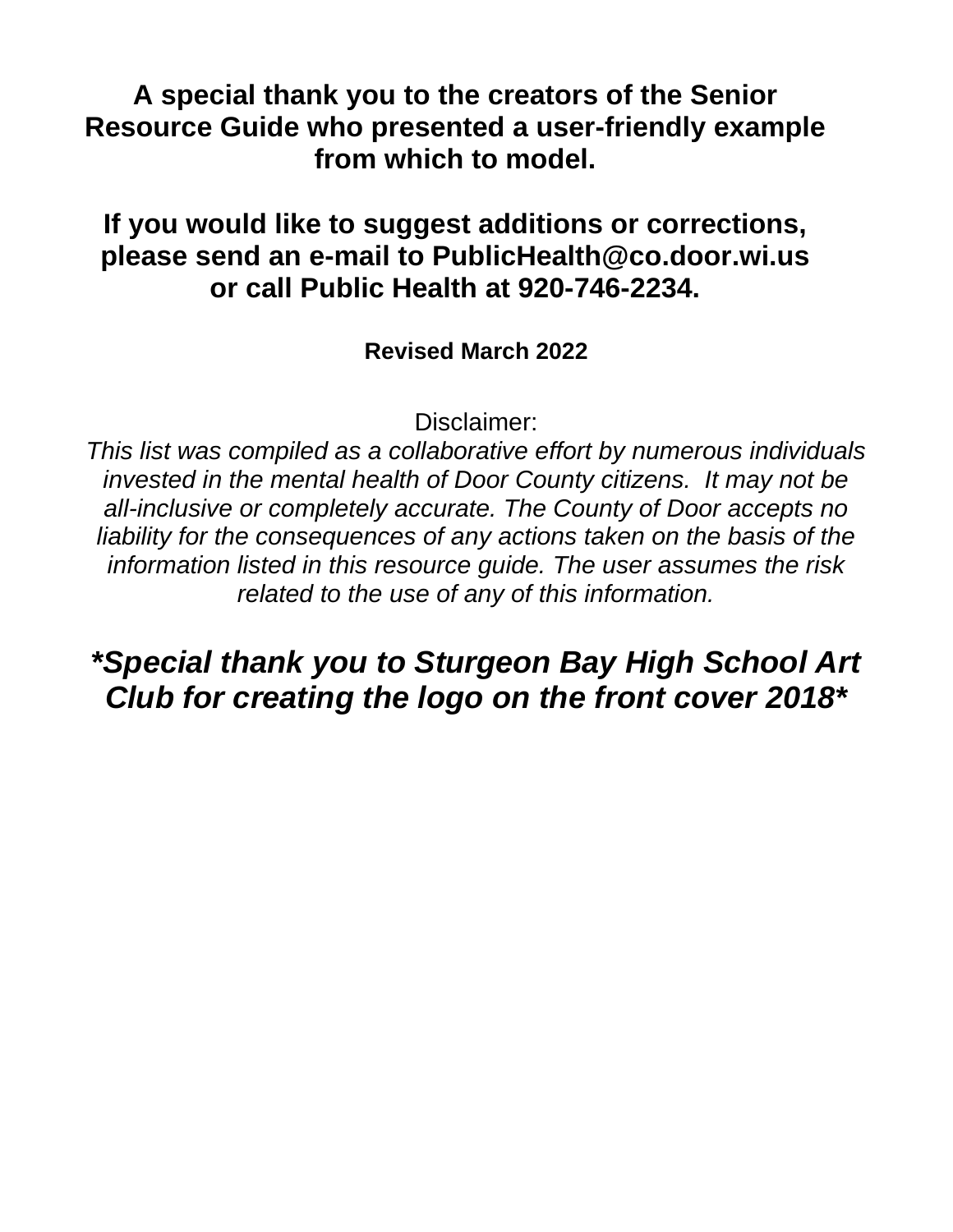### **Important Emergency Numbers**

| Fire, Police, Sheriff's Department or<br>Rescue/Ambulance | Dial 9-1-1       |
|-----------------------------------------------------------|------------------|
| Crisis/Suicide Intervention Hotline 24/7                  | (920) 746-2588   |
| <b>Poison Control Center</b>                              | $(800)$ 222-1222 |

### **Important Non-Emergency Numbers**

| Information & Referral Information                                                     | Dial 2-1-1       |
|----------------------------------------------------------------------------------------|------------------|
| Door County Sheriff's Department                                                       | (920) 746-2400   |
| Prevea Care after hours: in partnership with Door<br><b>County Medical Center 24/7</b> | 1-877-746-0003   |
| <b>Sturgeon Bay Police Department</b>                                                  | (920) 746-2450   |
| <b>Sturgeon Bay Fire Department</b>                                                    | (920) 746-2916   |
| <b>Sister Bay/Liberty Grove Fire Department</b>                                        | (920) 854-4021   |
| Sturgeon Bay Rescue/Ambulance                                                          | (920) 743-5461   |
| Sister Bay/Liberty Grove Rescue/Ambulance                                              | $(920)$ 854-4333 |
| <b>Text "HOPELINE"</b>                                                                 | 741741           |

### 10 TOOLS TO LIVE YOUR LIFE WELL

- Connect with others
- **■** Stay positive
- **•** Get physically active
- Help others
- Get enough sleep
- **•** Create joy and satisfaction
- Eat well
- **•** Take care of your spirit
- Deal better with hard times
- Get professional help if you need it

~ Mental Health America

Door County Mental Health & Crisis Prevention Resource Guide –  $8<sup>th</sup>$  Edition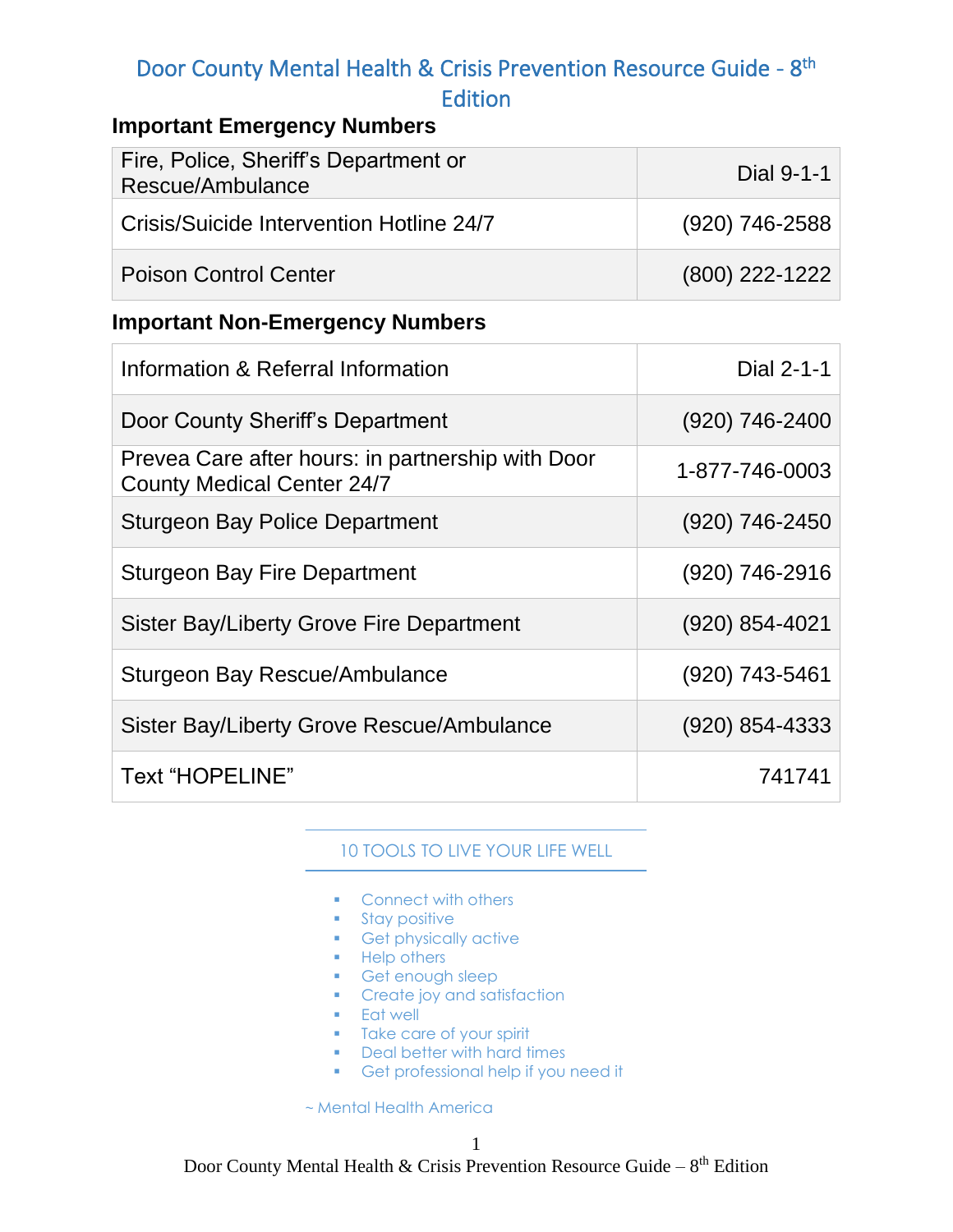## **Table of Contents**

### **Services**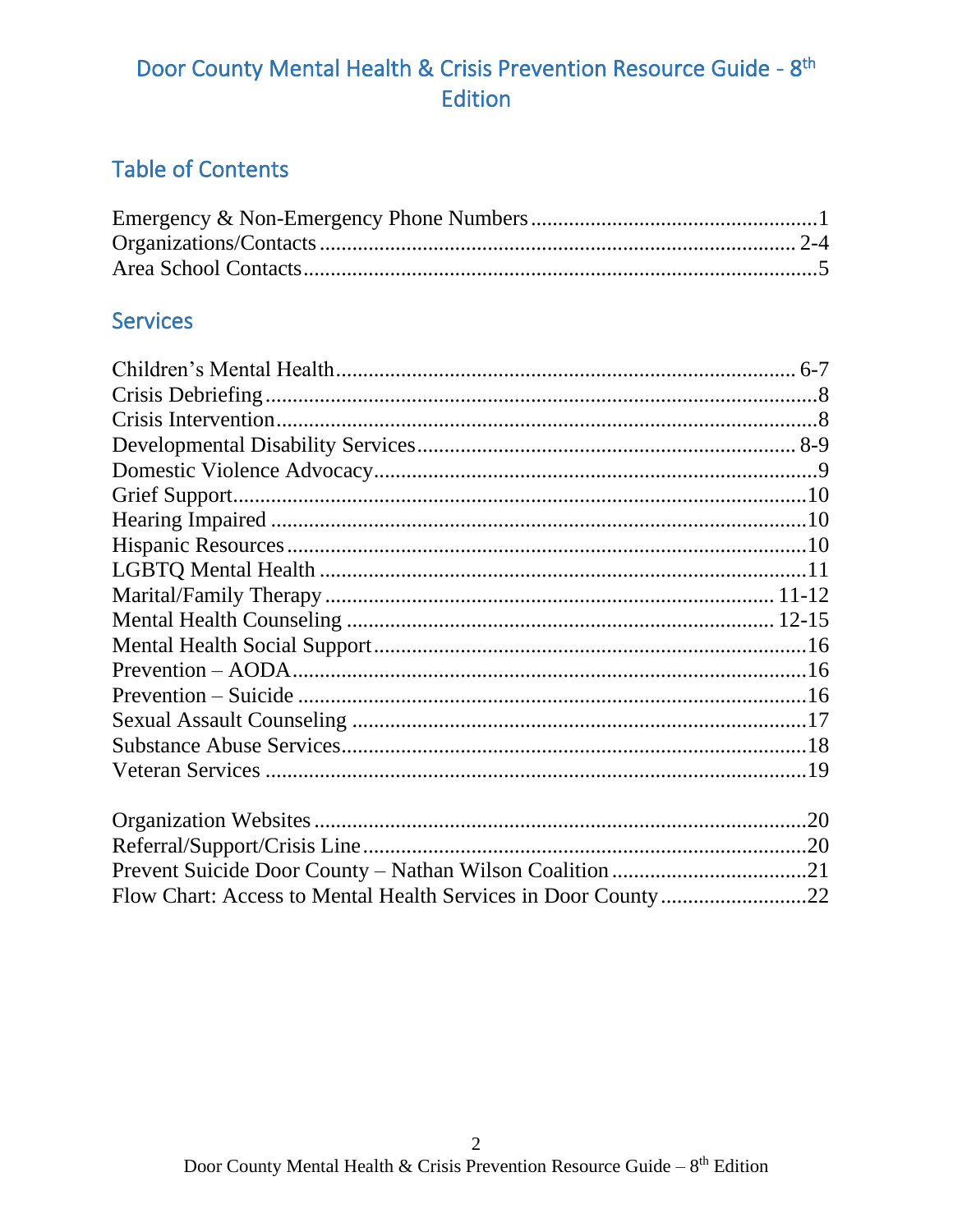| <b>Agency</b>                                                                     | <b>Contact</b>                              | Page #'s     |
|-----------------------------------------------------------------------------------|---------------------------------------------|--------------|
| Alcoholics Anonymous Hotline for Door and                                         |                                             |              |
| <b>Kewaunee Counties</b>                                                          | $(855)$ 746-0901                            | 18           |
| <b>Bay Counseling Clinic</b>                                                      | $(920)$ 743-4428                            | 6, 8, 11     |
| <b>Bellin Health</b>                                                              | $(920)$ 433-6073                            | 6, 12        |
| Christenson, Toni                                                                 | $(920)$ 823-2203                            | 15           |
| Clinical and Counseling Psychology- Dennis<br>White, Ph.D., Licensed Psychologist | $(920)$ 746-1346                            | 14           |
| <b>Counseling Associates of Door County</b>                                       | (920) 743-9554                              | 6, 8, 13     |
| Crisis/Suicide Intervention 24/7 Hotline (Health<br>and Human Services)           | $(920)$ 746-2588                            | 8            |
| Door County Critical Incident Stress Management<br>Program                        | $(920)$ 746-1346                            | 8            |
| Door County Alcohol & Other Drug Coalition                                        | $(920)$ 421-2166                            | 16           |
| Door County Department of Health and Human<br><b>Services</b>                     | $(920)$ 746-7155                            | 7, 9, 13, 18 |
| Door County Medical Center Behavioral Health<br>Services                          | $(920)$ 746-0510                            | 7, 11, 13    |
| Drug Identification Information                                                   | www.streetdrugs.org                         | 20           |
| <b>Dynamic Family Solutions</b>                                                   | $(920)$ 323-7431                            | 13           |
| HELP of Door County, Inc.                                                         | $(920)$ 743-8785                            | 9            |
| Hispanic Resource Center of Door and Kewaunee<br>Counties, Inc.                   | $(920) 559 - 1878$                          | 10           |
| <b>JAK'S Place</b>                                                                | $(920)$ 818-0525                            | 16           |
|                                                                                   | $(920)$ 234-6399                            |              |
| Jodi Rose Studio, LLC                                                             |                                             | 7,14         |
| Life after the Loss of a Spouse: Hope through<br><b>Healing Grief Workshop</b>    | $(920)$ 743-4705                            | 10           |
| Mental Health America of Wisconsin                                                | www.mhawisconsin.org                        | 20           |
| <b>NAMI</b> of Wisconsin<br>(National Alliance on Mental Illness)                 | Toll Free 1-800-236-2988<br>or 608-268-6000 | 16           |
| Narcotics Anonymous Support Hotline-Wisconsin                                     | $(866) - 285 - 7830$                        | 18           |
| <b>National Bullying Prevention Center</b>                                        | www.pacer.org/bullying                      | 20           |
| National Suicide Prevention Hotline/Lifeline                                      | 1-800-273-8255                              | 20           |
| Office for the Deaf and Hard of Hearing                                           | 1-855-359-5252                              | 10           |
| Nutrition and Counseling Services, Jody Jessup-<br>RD, MS, LPC, NCC               | $(920) 839 - 9900$                          | 15           |
| <b>PFLAG Door County</b><br>(Parents & Friends of Lesbians & Gays)                | $(920)$ 421-8814                            | 11           |
| Prevent Suicide Door County Nathan Wilson<br>Coalition                            | preventsuicidedc@gmail.com                  | 16, 21       |

Door County Mental Health & Crisis Prevention Resource Guide –  $8<sup>th</sup>$  Edition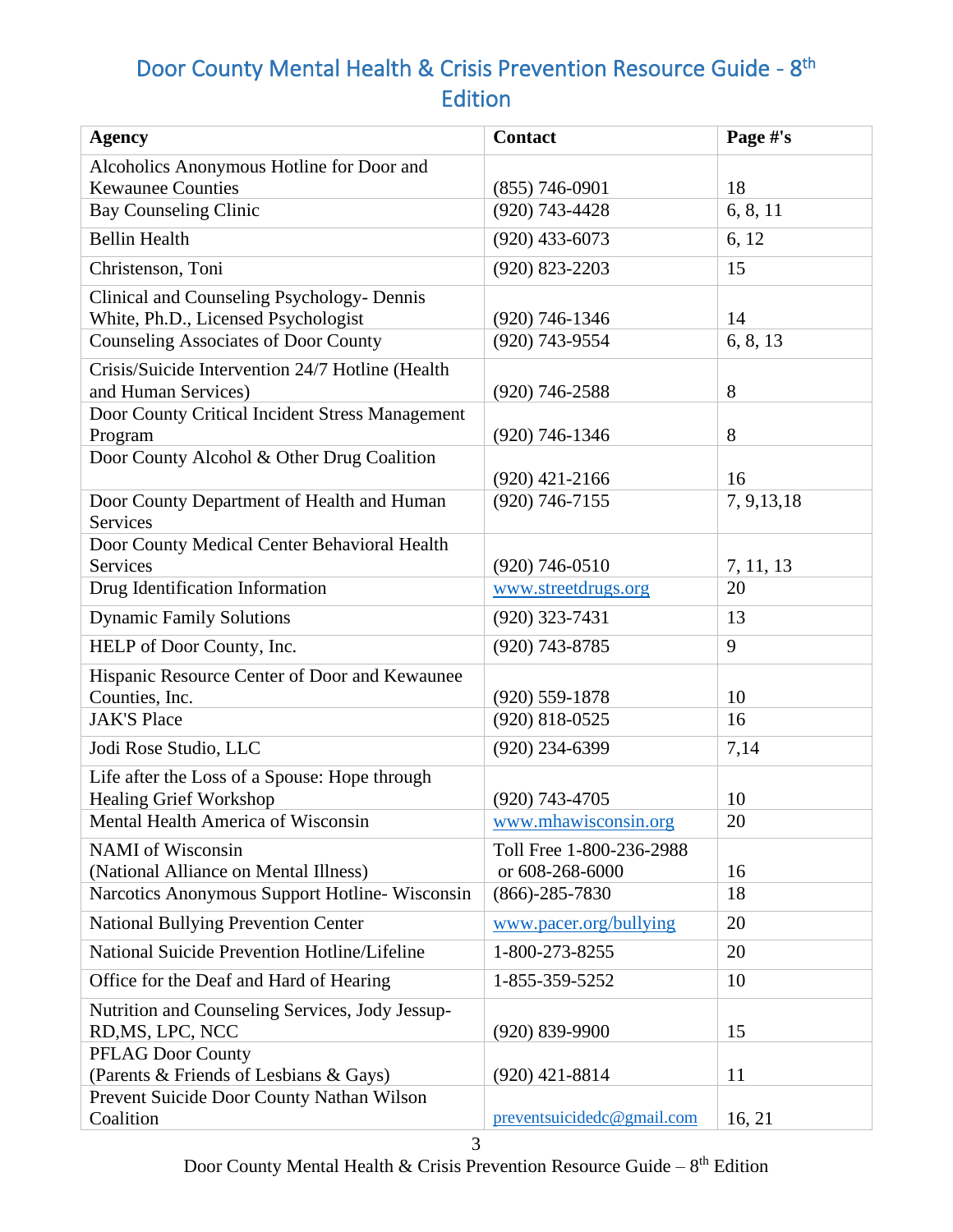| Agency                                            | <b>Contact</b>           | Page #'s |
|---------------------------------------------------|--------------------------|----------|
| Prevent Suicide Wisconsin                         | www.preventsuicidewi.org | 20       |
| <b>Sexual Assault Center- Family Services</b>     | $(920)$ 746-8996         | 17       |
| <b>Starkey Hearing Foundation</b>                 | 1-800-328-8602           | 10       |
| <b>STRIDE Creative</b>                            | www.StrideCreativeDC.com | 15       |
| <b>Substance Abuse and Mental Health Services</b> |                          |          |
| Administration                                    | www.SAMHSA.gov           | 20       |
| Survivors of Suicide - Door County                | $(920)$ 455-9645         | 10       |
| Veterans Service - Door County                    | $(920)$ 746-2226         | 17,19    |
| Veterans Hotline - National                       | 1-800-273-8255           | 17,19    |
| <b>Wisconsin Lions Foundation Hearing Program</b> | 1-877-463-6953           | 10       |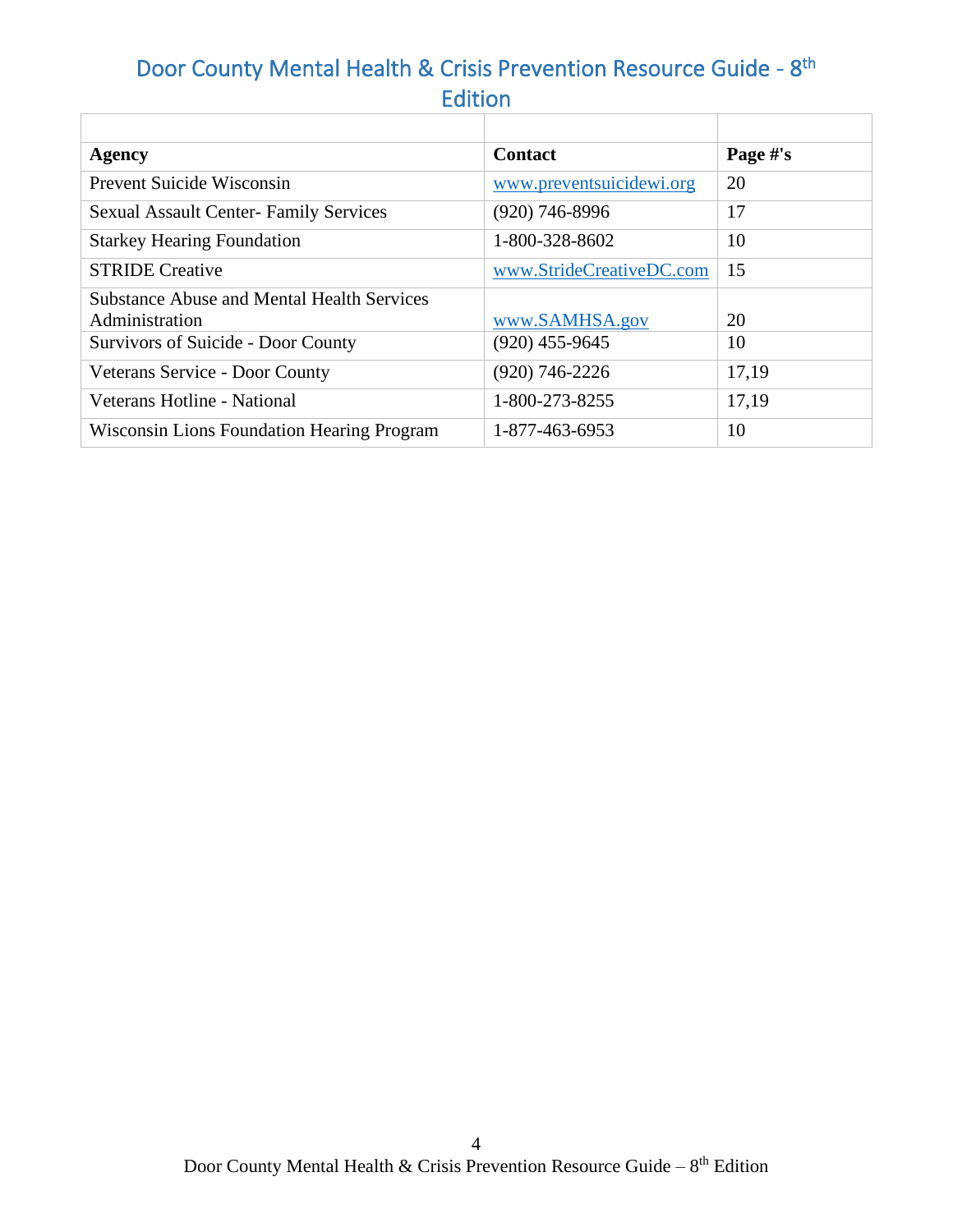#### **Sturgeon Bay Schools**

1230 Michigan Street Sturgeon Bay, WI 54235 [www.sturbay.k12.wi.us](http://www.sturbay.k12.wi.us/)

Jennifer O'Handley: High School Counselor (920) 746-3867 [johandley@sturbay.k12.wi.us](mailto:johandley@sturbay.k12.wi.us)

Morgan Kiedrowski: Middle and High School Counselor (920) 746-3875 [mkiedrowski@sturbay.k12.wi.us](mailto:mkiedrowski@sturbay.k12.wi.us)

Gary Grahl: Grades 3-5 Counselor (920) 746-1827 [ggrahl@sturbay.k12.wi.us](mailto:ggrahl@sturbay.k12.wi.us)

Karlie Martens: Grades Pre-K-2 Counselor (920) 746-5827 [kmartens@sturbay.k12.wi.us](mailto:kmartens@sturbay.k12.wi.us)

#### **Southern Door Schools**

2073 County Road DK Brussels, WI 54204 [www.sdsd.k12.wi.us](http://www.sdsd.k12.wi.us/)

Sara Paye: High School Counselor (920) 825-7333 ext. 4441 [spaye@s](mailto:spaye@southerndoor.k12.wi.us)dsd.k12.wi.us

Jody Nelson: Grades 6-9 Counselor (920) 825-7321 ext. 2229 (MS) 4443 (HS) [jnelson@sdsd.k12.wi.us](mailto:jnelson@sdsd.k12.wi.us)

Harley Doughty: Grades PK-5 Counselor (920) 825-7321 ext. 1108 [hvanbrunt@sdsd.k12.wi.us](mailto:hvanbrunt@sdsd.k12.wi.us)

Kennedy Reed: School Psychologist (920)825-7333 ext. 4502 [kreed@sdsd.k12.wi.us](mailto:kreed@sdsd.k12.wi.us)

#### **Zion Lutheran School**

3937 County Road V Egg Harbor, WI 54209 (920) 743-2325

#### **Sevastopol School District**

4550 Highway 57 Sturgeon Bay, WI 54235 [www.sevastopol.k12.wi.us](http://www.sevastopol.k12.wi.us/)

Holly Retzlaff: Elementary Counselor (920) 743-6282 ext. 1146 [hrezlaff@sevastopol.k12.wi.us](mailto:hrezlaff@sevastopol.k12.wi.us)

Melissa Malcore: Grades 6-12 Counselor (920) 743-6282 ext. 1108 [mmalcore@sevastopol.k12.wi.us](mailto:mmalcore@sevastopol.k12.wi.us)

#### **Gibraltar Area Schools**

3924 State Hwy 42 Fish Creek, WI 54212 [www.gibraltar.k12.wi.us](http://www.gibraltar.k12.wi.us/)

Chelsea Roberts: Secondary School Counselor (920) 868-3284 ext. 264 [chelsea.roberts@gibraltar.k12.wi.us](mailto:chelsea.roberts@gibraltar.k12.wi.us)

Brooke Peterson: Grades K-6 Counselor (920) 868-3284 ext. 288 [bpeterson@gibraltar.k12.wi.us](mailto:bpeterson@gibraltar.k12.wi.us)

#### **Washington Island School District**

888 Main Road Washington Island, WI 54246 [www.island.k12.wi.us](http://www.island.k12.wi.us/)

Barbara Krueger: Counselor (920) 847-2507 [guidance@island.k12.wi.us](mailto:guidance@island.k12.wi.us)

#### **St. John Bosco Catholic School**

730 W Maple Street Sturgeon Bay, WI 54235 (920) 743-4144

#### **St. Peters Lutheran School**

108 W Maple St Sturgeon Bay, WI 54235 (920) 743-4432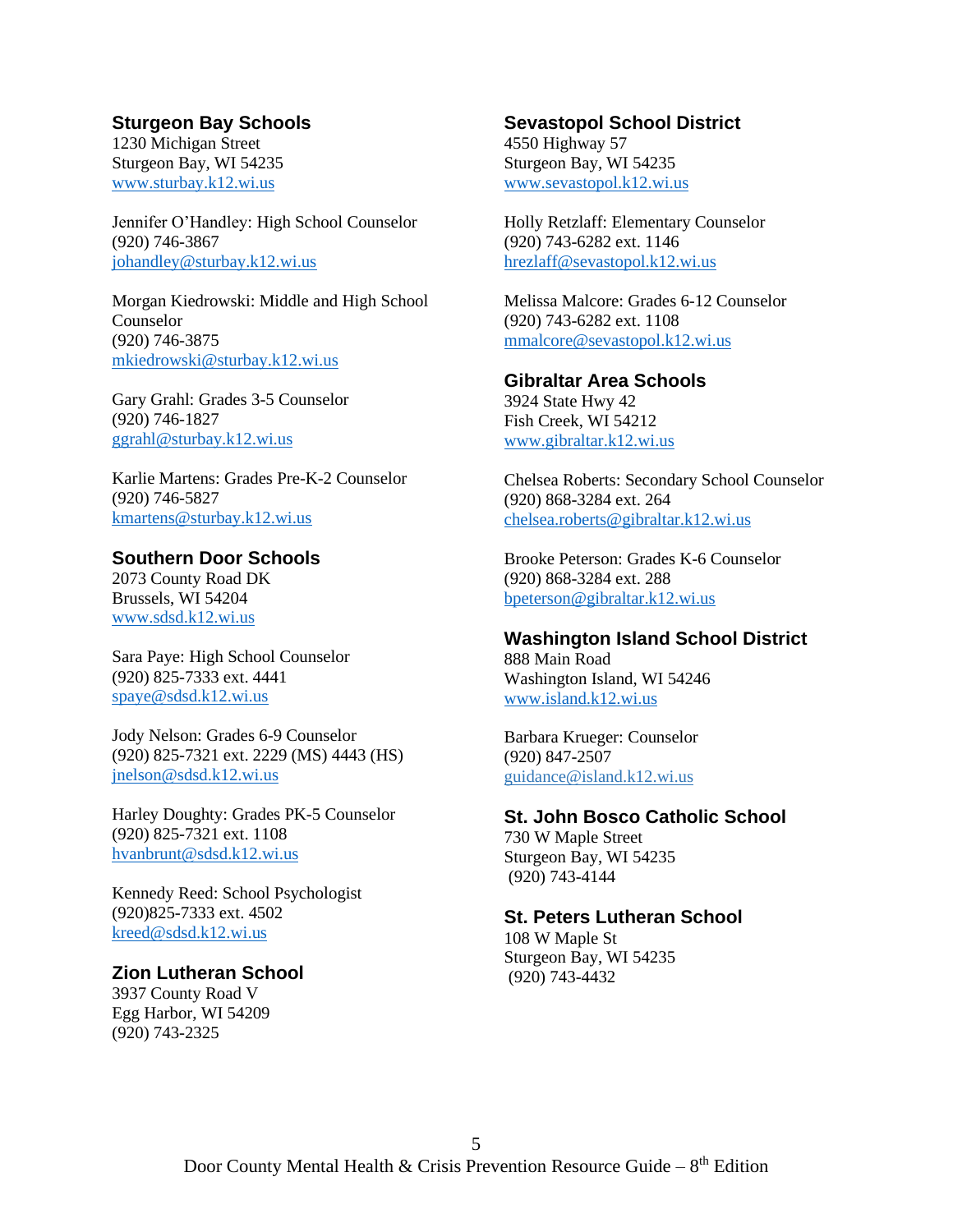### CHILDREN'S MENTAL HEALTH

G

#### Bay Counseling Clinic, LLP

50 S Madison Avenue, Suite 3 Sturgeon Bay, WI 54235 (920) 743-4428 [www.baycounseling.net](http://www.baycounseling.net/) [baycounseling@gmail.com](mailto:baycounseling@gmail.com)

WI State certified clinic committed to providing confidential, professional, and affordable counseling services.

**Services Provided:** Individual and Family Psychotherapy (Focus on Cognitive-Behavioral Therapy) for a variety of issues: anxiety disorders, depression/mood disorders, childhood/behavioral issues, adjustment disorders, self-harm, eating disorders, and couples' therapy.

Payment: In network status with most insurance companies, including Medicaid and Medicare.

#### Bellin Health

311 N 3rd Avenue Sturgeon Bay, WI 54235 (920) 433-6073 [https://care.bellin.org/doctor/amy-higginbotham](https://care.bellin.org/doctor/amy-higginbotham-sturgeon-bay-behavioral-health)[sturgeon-bay-behavioral-health](https://care.bellin.org/doctor/amy-higginbotham-sturgeon-bay-behavioral-health)

WI State certified clinic committed to providing confidential, professional, and affordable counseling services.

**Services provided:** Individual, family, and marital psychotherapy (Focus on Cognitive Behavioral Therapy) for a variety of issues: anxiety disorders, depression/mood disorders, childhood/behavioral issues (oppositional and defiant children/teens), adjustment disorders, self-harm, personality disorders, post-traumatic stress disorder (PTSD), self-esteem and chronic mental health issues (Schizophrenia).

Licensed professional counselor with Bellin Psychiatric Center provide mental health assessments; crisis management; individual, couples, and family therapy; and employee assistance program (EAP) services. Telehealth services with psychiatrists and psychiatric nurse practitioners. CCS (Comprehensive Community Services) Certified Therapist.

**Outpatient Services Provided:** Psychiatric evaluations (Psychiatric services via telehealth), Medication management, psychological evaluation, and testing (Green Bay Bellin Psychiatric Center Location), Counseling

Payment: In network status with most insurance companies including Medicaid.

#### Counseling Associates of Door County

 $312$  N.  $5<sup>th</sup>$  Ave Sturgeon Bay, WI 54235 (920) 743-9554 1-800-731-9999 [www.counselingofdoor.com](http://www.counselingofdoor.com/) [newbeginnings@counselingofdoor.com](mailto:newbeginnings@counselingofdoor.com)

#### **Certified Mental Health and AODA**

**Outpatient Clinic offering:** Individual and Family Therapy, Parent-Child Relationships, Group Therapy, Psychological Evals & Consultations, Industrial Employer Consultations, Program Development and Implementation, & Relaxation Training, Stress management, Anxiety, Depression, Anger management, Children & Adolescent Services, Marriage Counseling, and Co-Parent Counseling.

Payment: We will bill your insurance; most services are covered by your medical insurance. We accept cash, check, Visa and Master Card.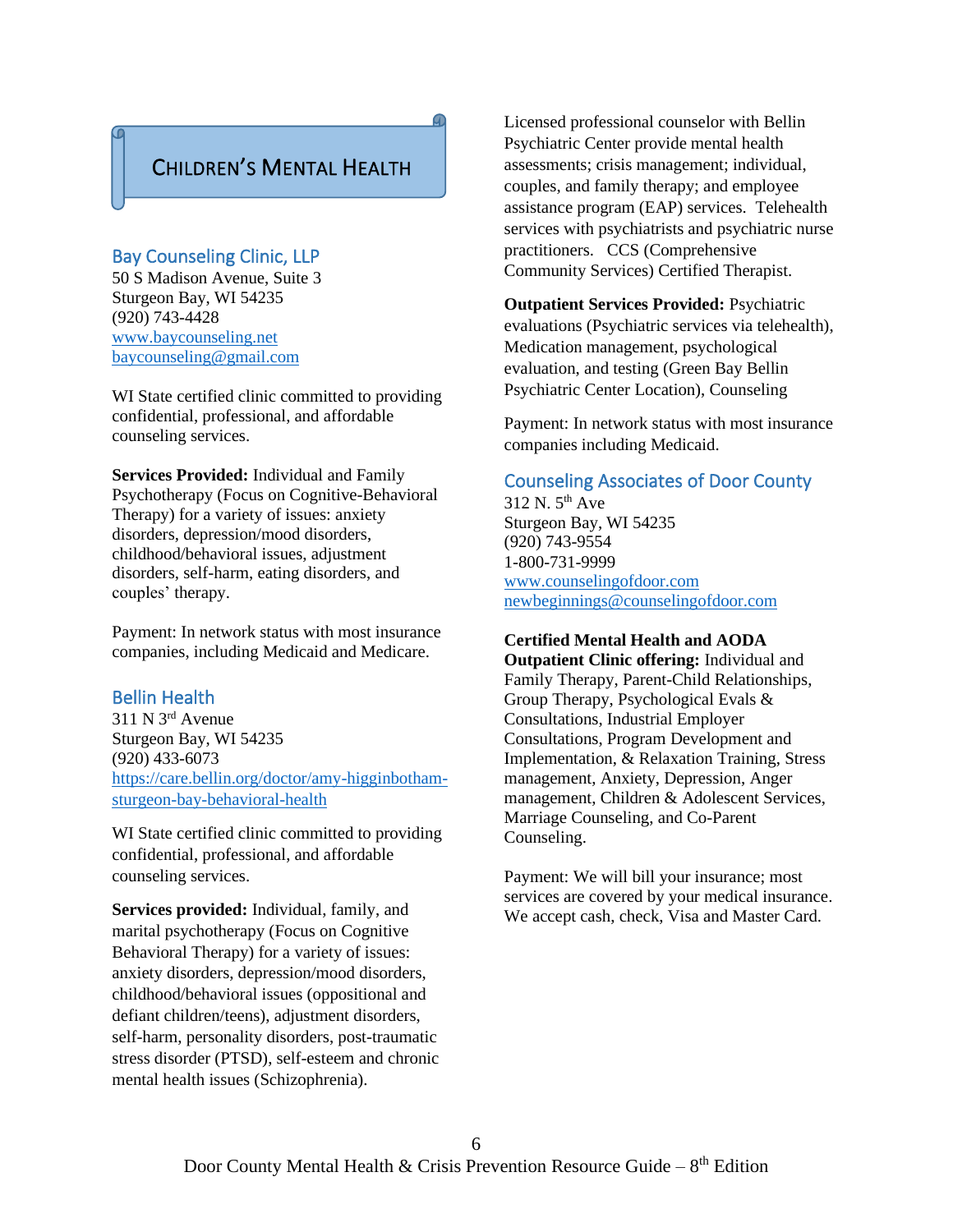#### Door County Department of Health & Human Services

421 Nebraska Street Sturgeon Bay, WI 54235 (920) 746-7155 [www.co.door.wi.gov](http://www.co.door.wi.gov/) **Crisis Intervention Hotline:**

**(920) 746-2588**

Behavioral Health Division includes a WI State Certified Outpatient Clinic serving Door County citizens experiencing mental health and substance use issues; Children & Families Division includes a comprehensive family support services team providing a host of services to children, youth, and families.

**Services provided:** mental health therapy (individual and family) and/or treatment for individuals with substance use issues; psychiatric (medication management, psychiatric consultation) and psychological (testing) services; wrap-around, team-based approaches; case management and support services; early intervention services; family support; information and referral.

Crisis services provided 24/7.

#### Door County Medical Center Behavioral Health Services

323 S. 18th Avenue Sturgeon Bay, WI 54235 (920) 746-0510 [http://dcmedical.org/Medical-](http://dcmedical.org/Medical-Services/Behavioral-Health)[Services/Behavioral-Health](http://dcmedical.org/Medical-Services/Behavioral-Health)

#### **Services provided:**

Behavioral Health Psychotherapy Services: are geared towards those with moderate to severe mental health needs. Symptoms may be related to recent or prior traumatic events, and this mode of care typically requires longer-term services. Our licensed clinical social workers can work with most mental health concerns and diagnoses. Individuals need not be Door County Medical Center patients – anyone can be referred to this service.

 Ages served: All individuals age 12 years and above

Psychiatric Services: designed for those with mental health needs that may benefit from medication. Individuals need not be Door County Medical Center patients – anyone can be referred to this service.

 Ages served: All individuals age 12 years and above

Payment: Most insurance plans, including Medicaid and Medicare, cover these services, but we advise individuals to check with their carrier.

Jodi Rose Studio, LLC 920-234-6399 [www.jodirosestudio.com](http://www.jodirosestudio.com/) [jodi@jodirosestudio.com](mailto:jodi@jodirosestudio.com)

Jodi Gonzales ATR, NCC, RYT is an art therapist, national certified counselor, and trauma-informed yoga teacher specializing in stress management, anxiety, trauma recovery, and life enrichment skillsbuilding. Serving youth and adults who need support for life transitions/change; selfesteem building; improved self-regulation; emotional identification and self-expression. Offering individual and group sessions, public workshops, and retreats. Consulting services for strategic planning, teambuilding, and staff wellness trainings. Services are provided at schools, on zoom, at employer/other work sites, and at her wellness studio: Enclave, 120 S. Madison Avenue, Sturgeon Bay.

Payment: \$145/75 minute sessions: debit/credit. Multi-session discounts available. HSA cards accepted; she is out of network with most insurance providers. Consulting fees are available upon request.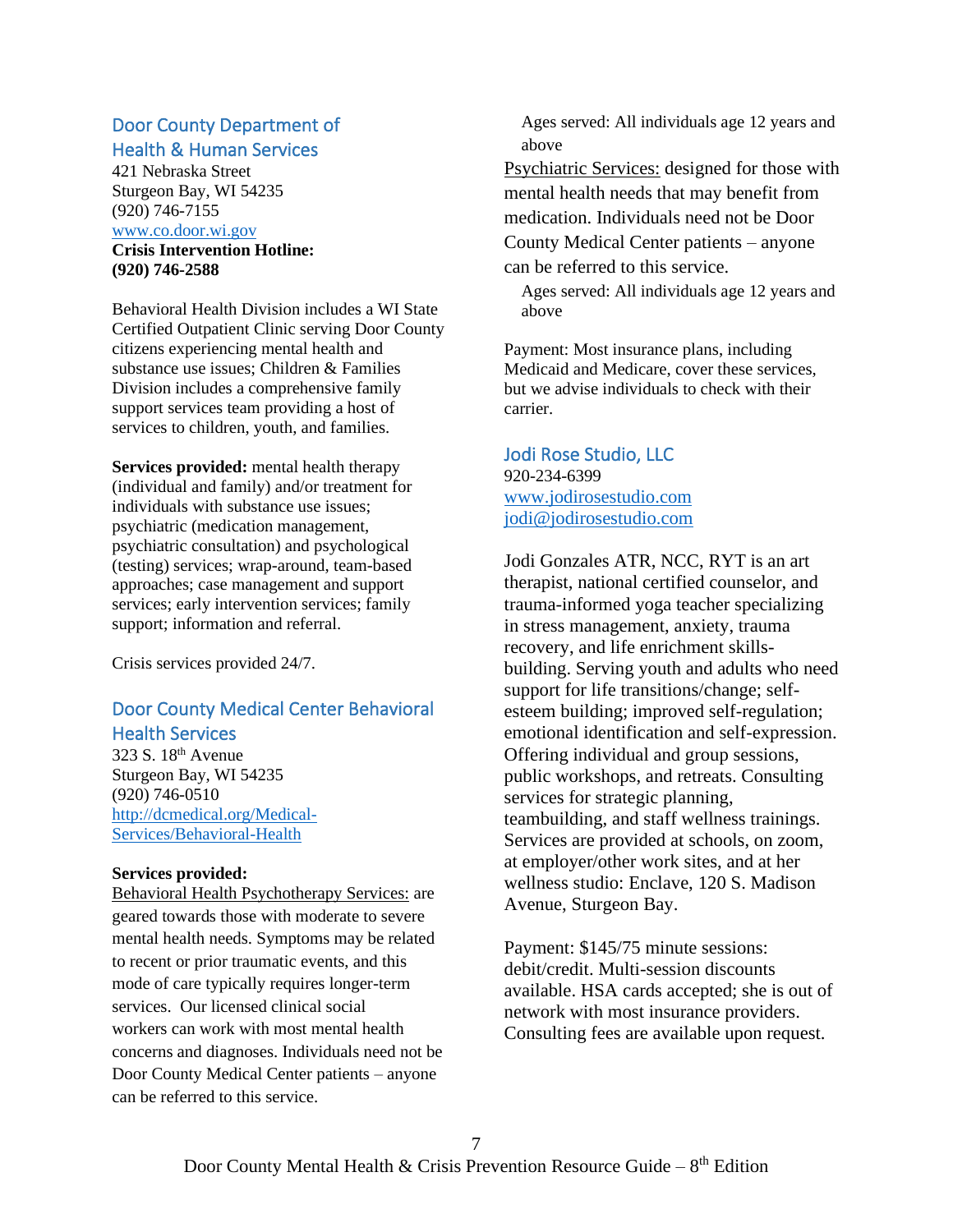### CRISIS DEBRIEFING

#### Door County Critical Incident Stress Management Program

(920) 746-1346 After hour's number: (920) 495-2036

#### Door County Department of

### Health & Human Services Critical Incident Stress Management Team

Coordinator: Cori McFarlane, 920-746-7155 After hours call Crisis Hotline: 920-746-2588

A team of trained professionals to assist scheduled groups with debriefing stressful or traumatic events. This is not a crisis response service.

### CRISIS INTERVENTION

### Door County Department of Health & Human Services

421 Nebraska Street Sturgeon Bay, WI 54235 (920) 746-7155 [www.co.door.wi.gov](http://www.co.door.wi.gov/)

**Crisis Intervention Hotline: (920) 746-2588**

Behavioral Health Division includes a WI State Certified Outpatient Clinic serving Door County citizens experiencing mental health and substance use issues; Children & Families Division includes a comprehensive family support services team providing a host of services to children, youth, and families.

**Services provided:** mental health therapy (individual and family) and/or treatment for individuals with substance use issues;

psychiatric (medication management, psychiatric consultation) and psychological (testing) services; wrap-around, team-based approaches; case management and support services; early intervention services; family support; information and referral.

Crisis services provided 24/7.

## DEVELOPMENTAL DISABILITIES

 $\overline{\phantom{0}}$ 

#### Bay Counseling Clinic, LLP

50 S Madison Avenue, Suite 3 Sturgeon Bay, WI 54235 (920) 743-4428 [www.baycounseling.net](http://www.baycounseling.net/) [baycounseling@gmail.com](mailto:baycounseling@gmail.com)

WI State certified clinic committed to providing confidential, professional, and affordable counseling services.

Services Provided: Individual and Family Psychotherapy (Focus on Cognitive-Behavioral Therapy) for a variety of issues: anxiety disorders, depression/mood disorders, childhood/behavioral issues, adjustment disorders, self-harm, eating disorders, and couples therapy.

Payment: In network status with most insurance companies, including Medicaid and Medicare.

#### Counseling Associates of Door County

 $312$  N.  $5^{th}$  Ave. Sturgeon Bay, WI 54235 (920) 743-9554 1-800-731-9999 [www.counselingofdoor.com](http://www.counselingofdoor.com/)

[newbeginnings@counselingofdoor.com](mailto:newbeginnings@counselingofdoor.com)

Certified Mental Health and AODA Outpatient Clinic offering: Individual and Family Therapy, Parent-Child Relationships, Group Therapy, Psychological Evals & Consultations, Industrial Employer Consultations, Program Development and Implementation, & Relaxation Training, Stress management, Anxiety, Depression, Anger management, Children & Adolescent Services,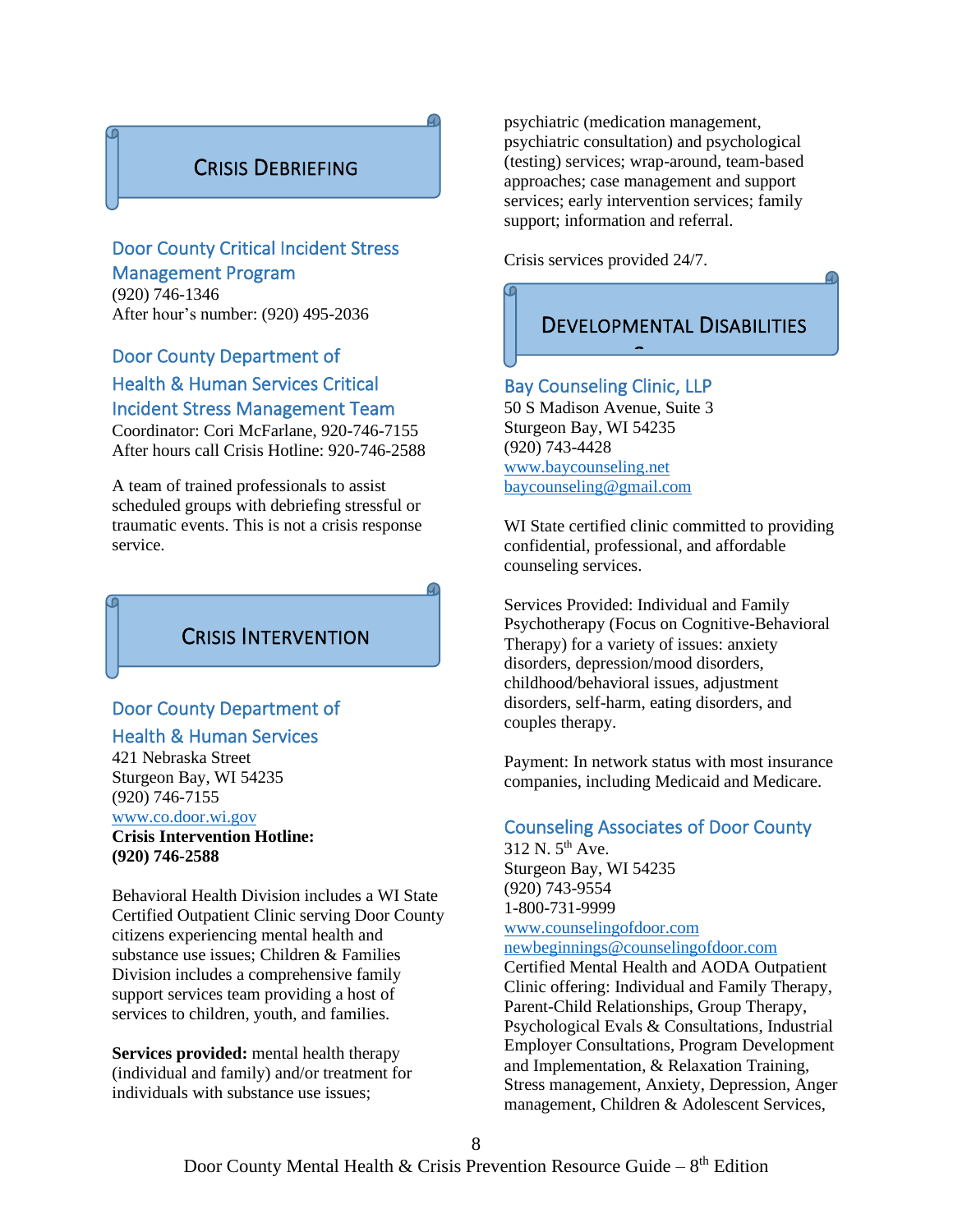Marriage Counseling, and Co-Parent Counseling.

Payment: We will bill your insurance; most services are covered by your medical insurance. We accept cash, check, Visa and Master Card

#### Door County Department of Health & Human Services

421 Nebraska Street Sturgeon Bay, WI 54235 (920) 746-7155 [www.co.door.wi.gov](http://www.co.door.wi.gov/)

**Crisis Intervention Hotline: (920) 746-2588**

Children & Families Division includes a comprehensive family support services team providing a host of services to children, youth, and families. Services provided for children with disabilities: Case management and support services; Early intervention services; Family support; Information and referral.

Adults with Developmental Disabilities may access information and services through the Aging and Disability Resource Center (916 N. 14th Ave., Sturgeon Bay, 920-746-2372). Services provided for adults through the ADRC: Information and Assistance, Disability Benefits Counseling, Family Care Options Counseling and Enrollment, Support for Caregivers.

Crisis services provided 24/7.

### DOMESTIC VIOLENCE ADVOCACY

## HELP of Door County, Inc.

219 Green Bay Road Sturgeon Bay, WI 54235 (920) 743-8785 **24 Hour Hotline: (920) 743-8818** [www.helpofdoorcounty.org](http://www.helpofdoorcounty.org/) [help@helpofdoorcounty.org](mailto:help@helpofdoorcounty.org)

Domestic Abuse Services:

- Domestic Abuse Hotline: Crisis, referral and information line.
- Adult services: Provides resources to address immediate safety, personal legal advocacy, individual support, crisis counseling and educational groups.
- Older Adult Services: Focuses on the elderly populations.
- Children and Youth Services: address the multiple emotional, behavioral and cognitive effects on children who witness domestic abuse. Weekly group and individual support with safety planning, teen services including dating violence prevention and awareness and healthy relationship education.
- Community Education: Creates awareness, educates community members, provides information and shares resources.

Violence Intervention Services:

- (ATV) Alternatives to Violence is a state certified Batterer's treatment program for court-ordered and volunteer men.
- (WEAV) Women Ending Abuse and Violence is for court-ordered and volunteer women.

Visitation and Exchange:

Visitation and Exchange provides increased opportunities for children to maintain safe and healthy relationships with their parents when their family life has been disrupted by a variety of reasons. Services include supervised and/or monitored visitation, monitored exchanges, and telephone monitored visits.

We serve all the population of Door County.

Payment: there are no fees for services except for Violence Intervention Services (please call for prices).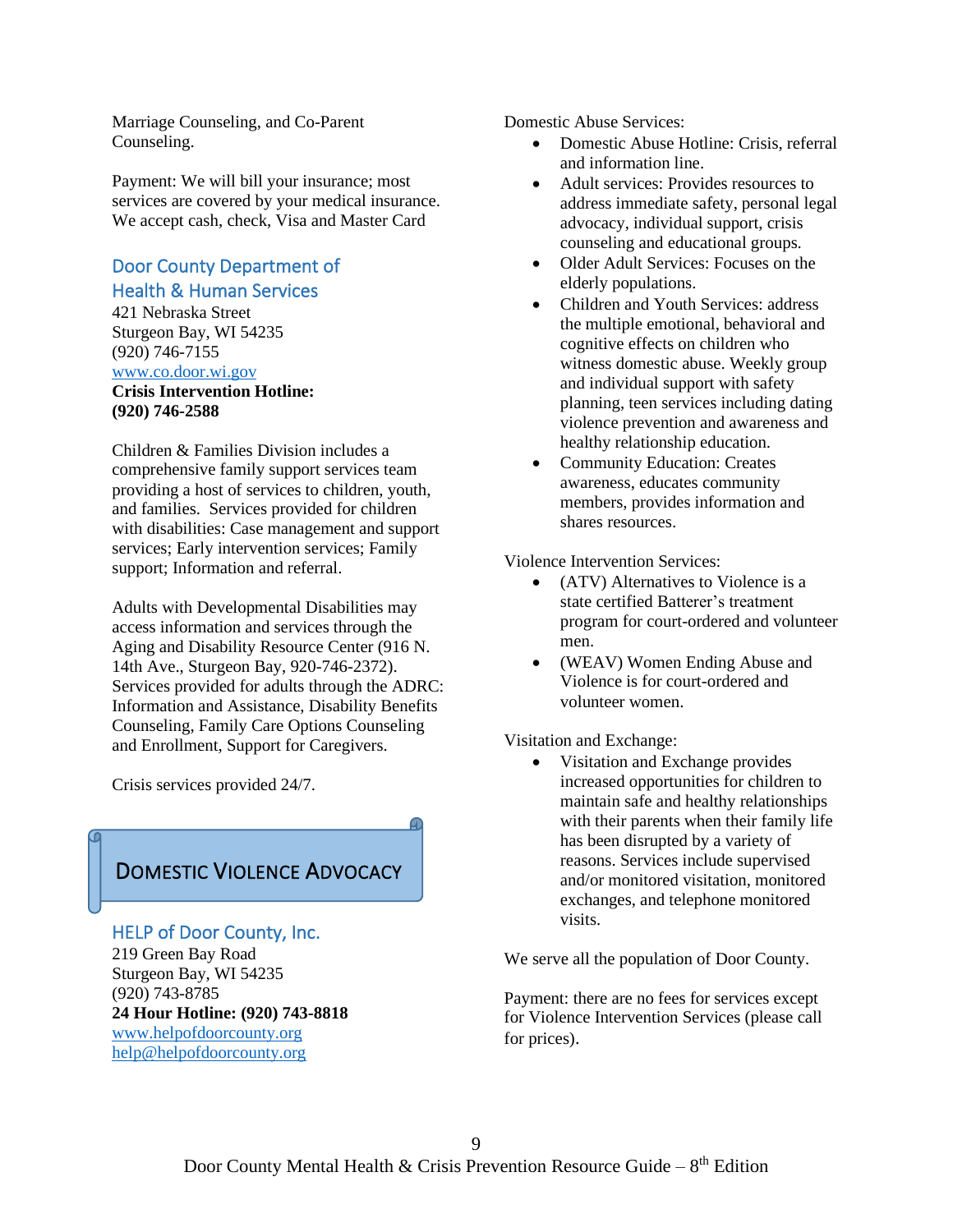### GRIEF SUPPORT

G

### Life after the Loss of a Spouse: Hope through Healing Grief Workshop

Hear from grief experts, as well as fellow community members who also are experiencing this journey through the loss of a spouse. You may wish to share, or you may prefer to listen and reflect. Mandy Serazen MSW, AseraCare from Green Bay is the facilitator. Everyone is welcome. There is no cost. Light refreshments are served.

Meetings are held at Bay View Lutheran Church, 340 W Maple Street, Sturgeon Bay on the fourth Thursday of every month at 10:00 a.m. The Grief Support Group is not "church based." Registration is appreciated, but not required. For more information and registration please call LouAnn Brown, RN, at 920-743-4705.

#### Survivors of Suicide (S.O.S.)

S.O.S. (Survivors of Suicide) is a mutual support group for families and friends of suicide victims offering understanding, acceptance, sharing and encouragement of survivors in the regrowth of self-esteem and the development of a better understanding of that which they had no control over, and cannot change. S.O.S. is not a counseling service. It is a nonprofit, nonprofessional support group.

Meetings will be as requested. Call Karen at 920-455-9645 [sosdoorcounty@yahoo.com](mailto:sosdoorcounty@yahoo.com)



Office for the Deaf and Hard of Hearing 1-855-359-5252 [DHSODHH@dhs.wisconsin.gov](mailto:DHSODHH@dhs.wisconsin.gov) <https://www.dhs.wisconsin.gov/odhh/index.htm> This program provides information and referral services on a variety of topics tailored to the unique needs of Deaf, Deaf-Blind, or Hard of Hearing residents.

Services Provided: free in-service trainings, presentations, and consultations. ODHH can also provide advice and assist in making services accessible to the Deaf, Deaf-Blind, and Hard of Hearing communities.

Populations Served: All residents in Wisconsin

#### Starkey Hearing Foundation

1-800-328-8602 [hearnow@starkeyfoundation.org](mailto:hearnow@starkeyfoundation.org) [www.starkeyhearingfoundation.org](http://www.starkeyhearingfoundation.org/)

This is a national non-profit program committed to assisting deaf and hard-of-hearing persons with limited financial resources who permanently reside within the United States. www.starkeyhearingfoundation.org

#### Wisconsin Lions Foundation Hearing Program 1-877-463-6953

[wlf@wlf.info](mailto:wlf@wlf.info) <http://www.wlf.info/>

This program is dedicated to providing help to residents of Wisconsin that have impaired hearing but cannot afford to purchase hearing aids.

### HISPANIC RESOURCES

### Hispanic Resource Center of Door and Kewaunee Counties, Inc.

1618 Texas Place Sturgeon Bay, WI 54235 Imelda Delchambre Executive Director (920)-559-1878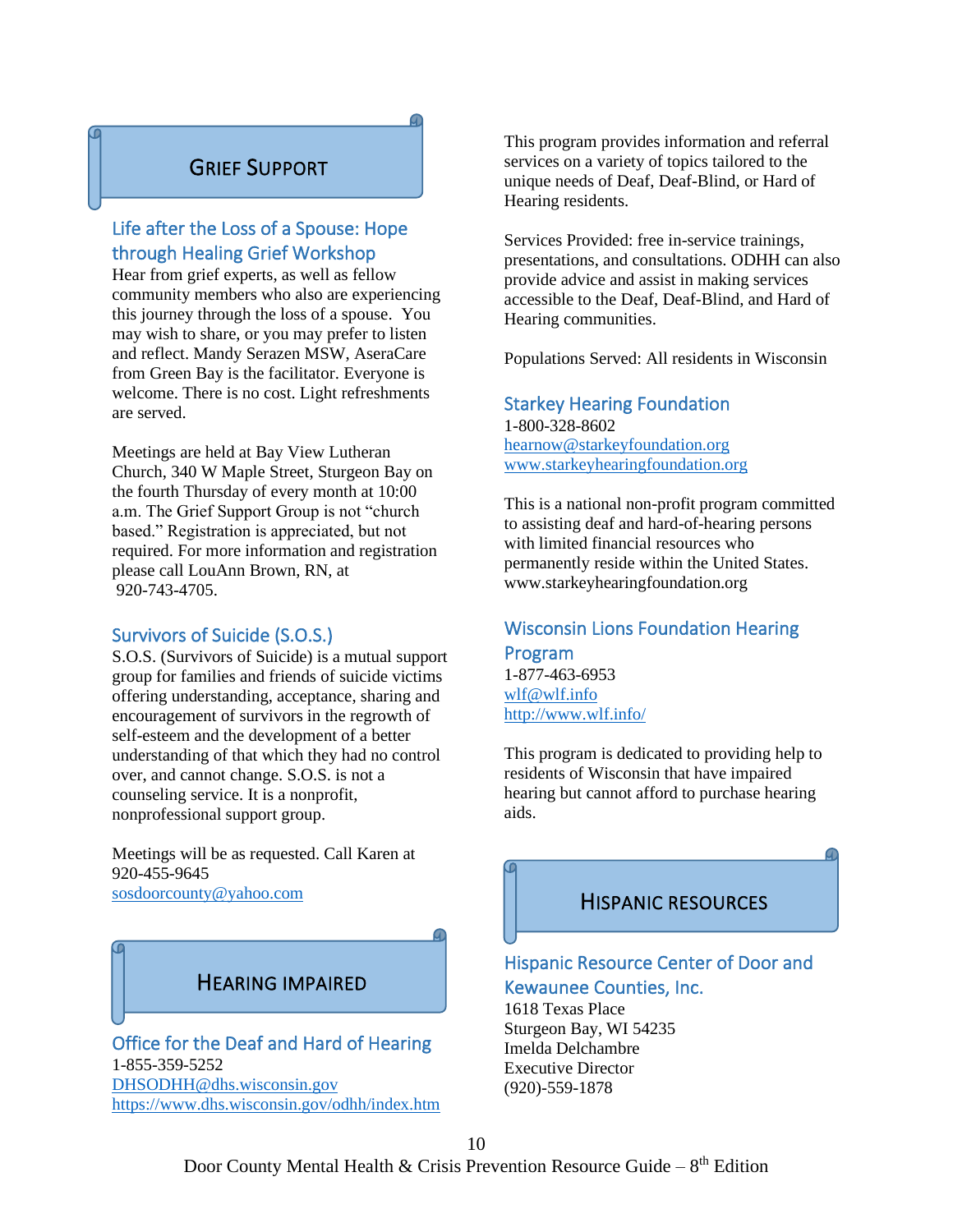### LGBTQ+ MENTAL HEALTH

#### PFLAG Door County

(Parent, Families, Friends of Lesbian and Gays) PO Box 213 Sturgeon Bay, WI 54235 (920) 421-8814 [www.pflagdoorcounty.org](http://www.pflagdoorcounty.org/) [pflagsturgeonbay@gmail.com](mailto:pflagsturgeonbay@gmail.com)

Services Provided: Group discussion. 24-hour phone service to communicate with P.F.L.A.G. Door County Member. Recommendation to other agency for help. Our members are not trained counselors just a family member or an LGBTQ+ person themselves. Monthly emailed newsletter, and optional closed Facebook group discussion.

In person meetings may still be on hold, please email us for more info. and the zoom link for a meeting.

Monthly meeting held 3<sup>rd</sup> Tuesday of the month at 6:00 pm at the library, located at 107 S Fourth Avenue, Sturgeon Bay, WI

PFLAG Northern Door meets the third Thursday of the month (September through May) at 6:30 p.m. at The Unitarian Universalist Fellowship located between Ephraim and Sister Bay, just south of the Shops of the Green Gables.

Introduction, discussion, support of those with questions, education and advocacy to members and the community.

Serving Parents, Families, and the LGBTQ+ community. All age groups.

Payment: Annual membership dues \$20.00 per household; the majority of which supports the efforts of PFLAG National. Membership dues are not required to attend meetings. Donations accepted at the address above.

#### Prevent Suicide Door County Nathan Wilson Coalition

P.O. Box 491 Sturgeon Bay, WI 54235 [preventsuicidedc@gmail.com](mailto:preventsuicidedc@gmail.com) www.preventsuicidedc.org

Our Mission is to reduce the number of suicides in Door County through prevention education, public awareness and overcoming stigma. SUICIDE: A preventable outcome to a treatable disease.

#### **LGTBQIA+ Youth Get Together Group**

Youth in Grades 7-12 Meets the third Saturday of the month from 1-2:30 Email Janelle Hollingshead (a teacher at Sevastopol) at [jhollingshead@hotmail.com](mailto:jhollingshead@hotmail.com) for location.

PFLAG offers kids who come a free beverage.

### MARITAL/FAMILY THERAPY

#### Bay Counseling Clinic LLP

50 S Madison Avenue, Suite 3 Sturgeon Bay, WI 54235 (920) 743-4428 [www.baycounseling.net](http://www.baycounseling.net/) [baycounseling@gmail.com](mailto:baycounseling@gmail.com)

WI State certified clinic committed to providing confidential, professional, and affordable counseling services.

Services Provided: Individual and Family Psychotherapy (Focus on Cognitive-Behavioral Therapy) for a variety of issues: anxiety disorders, depression/mood disorders, childhood/behavioral issues, adjustment disorders, self-harm, eating disorders, and couples therapy.

Payment: In network status with most insurance companies, including Medicaid and Medicare.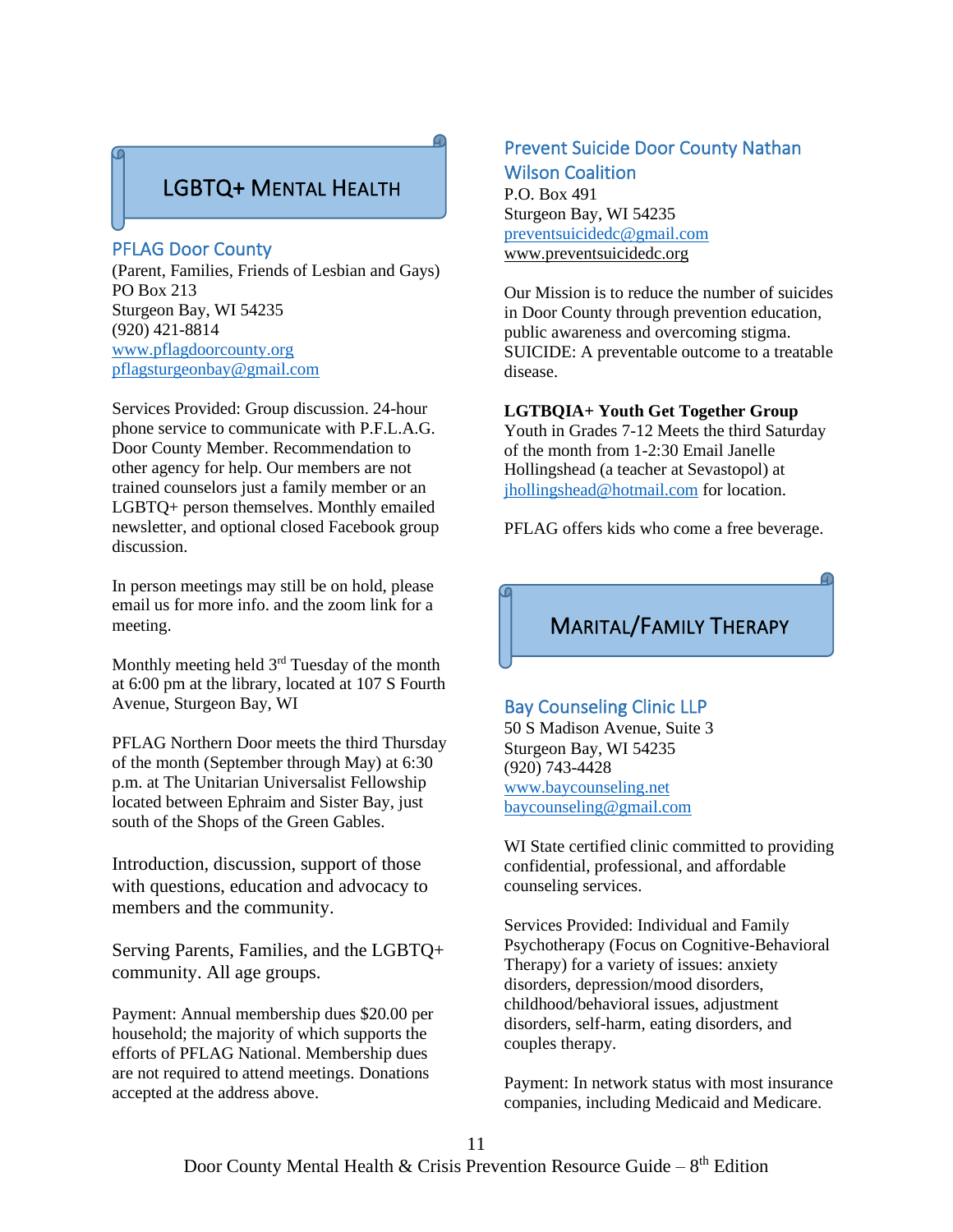#### Bellin Health

311 N 3rd Avenue Sturgeon Bay, WI 54235 (920) 433-6073 [https://care.bellin.org/doctor/amy-higginbotham](https://care.bellin.org/doctor/amy-higginbotham-sturgeon-bay-behavioral-health)[sturgeon-bay-behavioral-health](https://care.bellin.org/doctor/amy-higginbotham-sturgeon-bay-behavioral-health)

WI State certified clinic committed to providing confidential, professional, and affordable counseling services.

**Services provided:** Individual, family, and marital psychotherapy (Focus on Cognitive Behavioral Therapy) for a variety of issues: anxiety disorders, depression/mood disorders, childhood/behavioral issues (oppositional and defiant children/teens), adjustment disorders, self-harm, personality disorders, post-traumatic stress disorder (PTSD), self-esteem and chronic mental health issues (Schizophrenia).

Licensed professional counselor with Bellin Psychiatric Center provide mental health assessments; crisis management; individual, couples, and family therapy; and employee assistance program (EAP) services. Telehealth services with psychiatrists and psychiatric nurse practitioners. CCS (Comprehensive Community Services) Certified Therapist.

Outpatient Services Provided: Psychiatric evaluations (Psychiatric services via telehealth), Medication management, Psychological evaluation and testing (Green Bay Bellin Psychiatric Center Location), Counseling

Payment: In network status with most insurance companies including Medicaid.

#### Door County Medical Center Behavioral Health Services

323 S. 18th Avenue Sturgeon Bay, WI 54235 (920) 746-0510 [http://dcmedical.org/Medical-](http://dcmedical.org/Medical-Services/Behavioral-Health)[Services/Behavioral-Health](http://dcmedical.org/Medical-Services/Behavioral-Health)

**Services provided:** 

Behavioral Health Psychotherapy Services: are geared towards those with moderate to severe mental health needs. Symptoms may be related to recent or prior traumatic events, and this mode of care typically requires longer-term services. Our licensed clinical social workers can work with most mental health concerns and diagnoses. Individuals need not be Door County Medical Center patients – anyone can be referred to this service.

> Ages served: All individuals age 12 years and above

**Psychiatric Services:** designed for those with mental health needs that may benefit from medication. Individuals need not be Door County Medical Center patients – anyone can be referred to this service.

Ages served: All individuals age 12 years and above

Payment: Most insurance plans, including Medicaid and Medicare, cover these services, but we advise individuals to check with their carrier.

### MENTAL HEALTH COUNSELING

### Bellin Health

311 N 3rd Avenue Sturgeon Bay, WI 54235 (920) 433-6073 [https://care.bellin.org/doctor/amy-higginbotham](https://care.bellin.org/doctor/amy-higginbotham-sturgeon-bay-behavioral-health)[sturgeon-bay-behavioral-health](https://care.bellin.org/doctor/amy-higginbotham-sturgeon-bay-behavioral-health)

WI State certified clinic committed to providing confidential, professional, and affordable counseling services.

Services provided: Individual, family and marital psychotherapy (Focus on Cognitive Behavioral Therapy) for a variety of issues: anxiety disorders, depression/mood disorders, childhood/behavioral issues (oppositional and defiant children/teens), adjustment disorders, self-harm, personality disorders, post-traumatic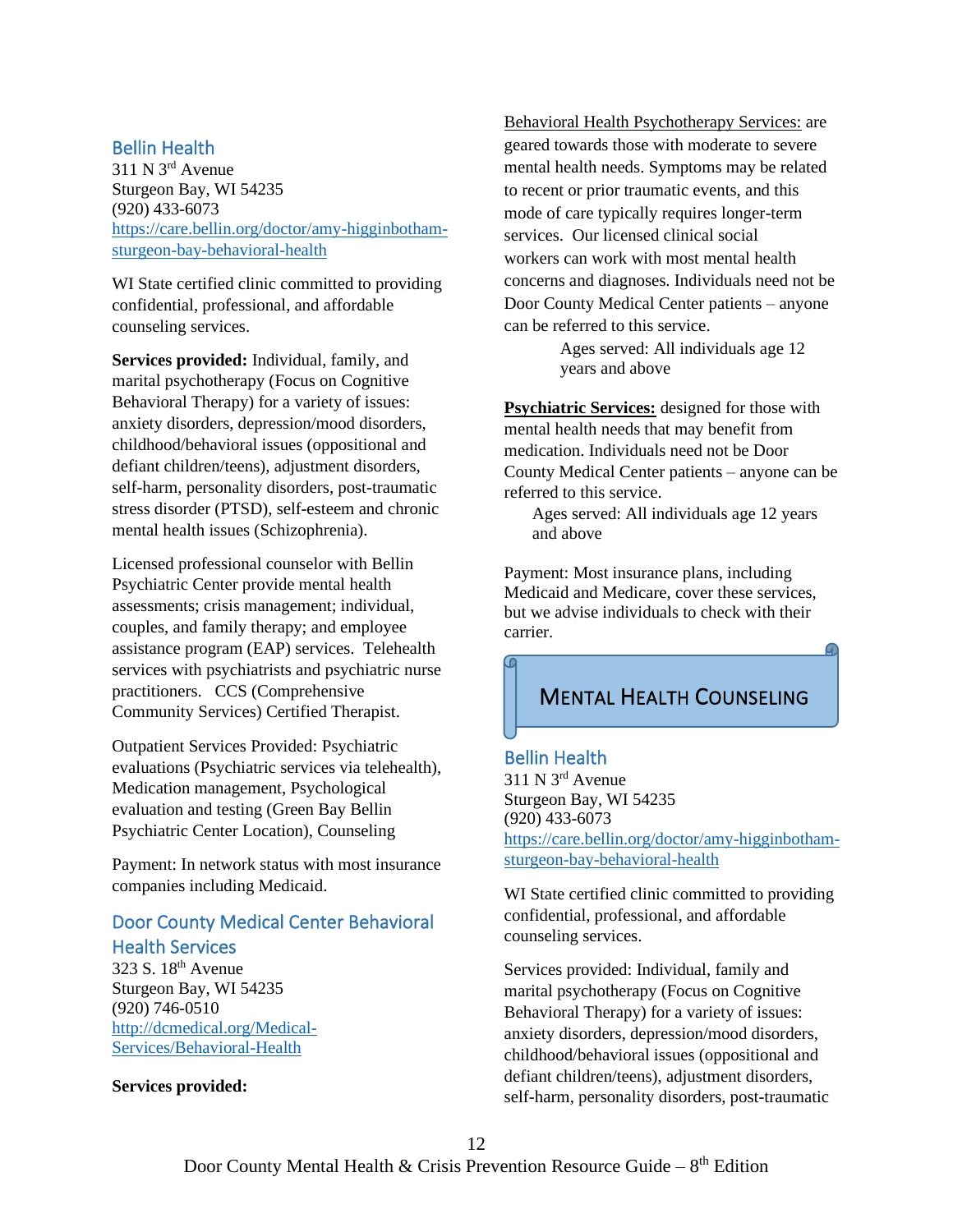stress disorder (PTSD), self-esteem and chronic mental health issues (Schizophrenia).

Licensed professional counselor with Bellin Psychiatric Center provide mental health assessments; crisis management; individual, couples, and family therapy; and employee assistance program (EAP) services. Telehealth services with psychiatrists and psychiatric nurse practitioners. CCS (Comprehensive Community Services) Certified Therapist.

**Outpatient Services Provided:** Psychiatric evaluations (Psychiatric services via telehealth), Medication management, psychological evaluation, and testing (Green Bay Bellin Psychiatric Center Location), Counseling

Payment: In network status with most insurance companies including Medicaid.

#### Counseling Associates of Door County

 $312$  N  $5<sup>th</sup>$  Ave. Sturgeon Bay, WI 54235 (920) 743-9554 1-800-731-9999 [www.counselingofdoor.com](http://www.counselingofdoor.com/) [newbeginnings@counselingofdoor.com](mailto:newbeginnings@counselingofdoor.com)

Certified Mental Health and AODA Outpatient Clinic offering: Individual and Family Therapy, Parent-Child Relationships, Group Therapy, Psychological Evals & Consultations, Industrial Employer Consultations, Program Development and Implementation, & Relaxation Training, Stress management, Anxiety, Depression, Anger management, Children & Adolescent Services, Marriage Counseling, and Co-Parent Counseling.

Payment: We will bill your insurance; most services are covered by your medical insurance. We accept cash, check, Visa and Master Card.

#### Door County Department of Health & Human Services

421 Nebraska Street Sturgeon Bay, WI 54235 (920) 746-7155 [www.co.door.wi.gov](http://www.co.door.wi.gov/)

#### **Crisis Intervention Hotline: (920) 746-2588**

Behavioral Health Division includes a WI State Certified Outpatient Clinic serving Door County citizens experiencing mental health and substance use issues; Children & Families Division includes a comprehensive family support services team providing a host of services to children, youth, and families.

**Services provided:** mental health therapy (individual and family) and/or treatment for individuals with substance use issues; psychiatric (medication management, psychiatric consultation) and psychological (testing) services; wrap-around, team-based approaches; case management and support services; early intervention services; family support; information and referral. Crisis services provided 24/7.

#### Dynamic Family Solutions

101 N. 4<sup>th</sup> Avenue Sturgeon Bay, WI 54235 (920) 323-7431 <http://www.dynamicfamilysolutions.com/>

Dynamic Family Solutions is a Certified Outpatient Mental Health Clinic; Certified AODA Clinic; Certified Telehealth Clinic. We service all areas of mental health, substance abuse. We provide evaluations, assessments along with individual, family, and group therapies. Dynamic Family Solutions is a trauma-informed care and trauma therapy trained professionals, including experts in trauma. We offer EMDR for trauma, pain, anxiety and other problematic areas. We work with children, adolescents, adults, and families.

#### Bay Counseling Clinic, LLP

50 S Madison Avenue, Suite 3 Sturgeon Bay, WI 54235 (920) 743-4428 [www.baycounseling.net](http://www.baycounseling.net/) [baycounseling@gmail.com](mailto:baycounseling@gmail.com)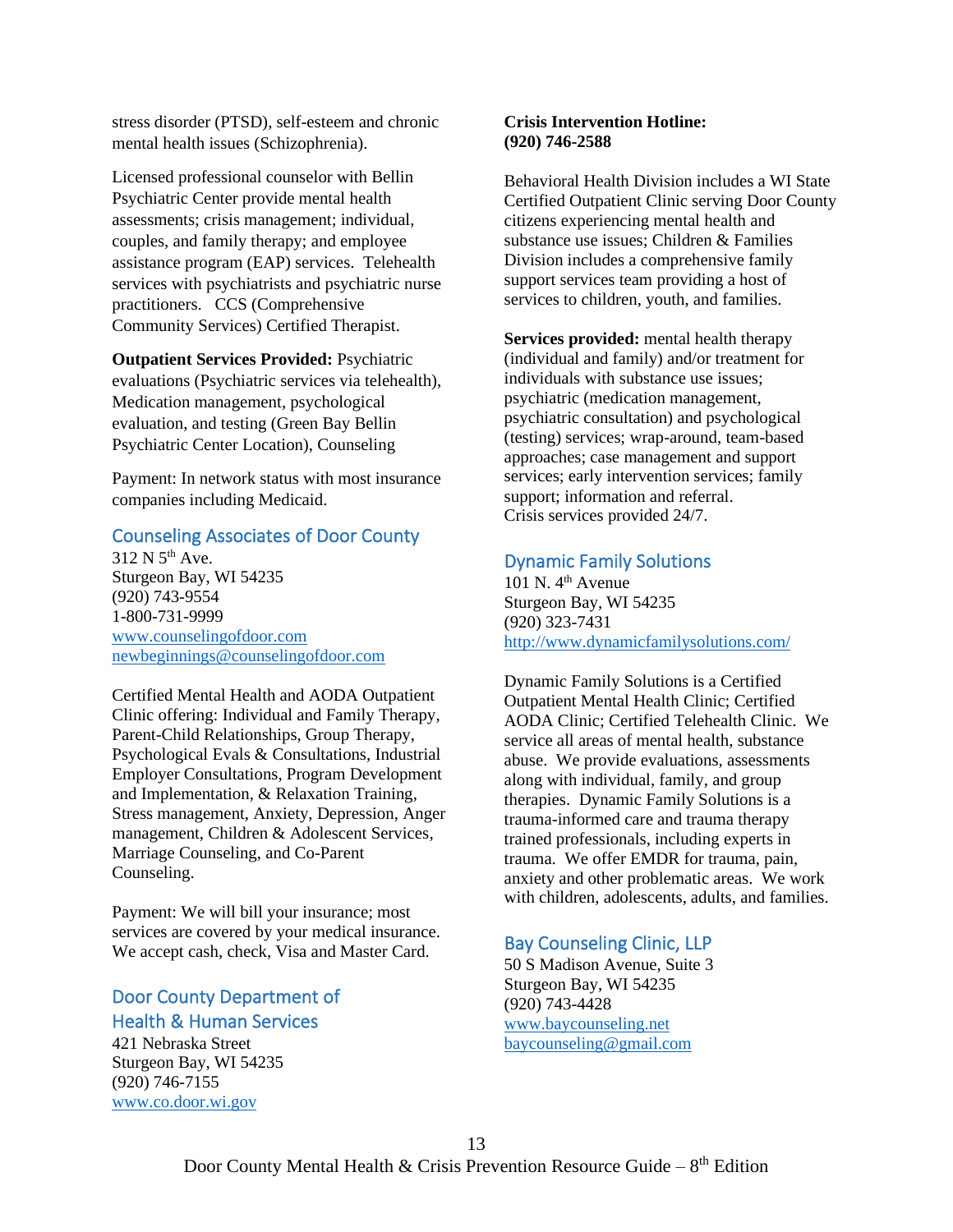WI State certified clinic committed to providing confidential, professional, and affordable counseling services.

Services Provided: Individual and Family Psychotherapy (Focus on Cognitive-Behavioral Therapy) for a variety of issues: anxiety disorders, depression/mood disorders, childhood/behavioral issues, adjustment disorders, self-harm, eating disorders, and couples therapy.

Payment: In network status with most insurance companies, including Medicaid and Medicare; sliding fee available.

#### Clinical and Consulting Psychology

Dennis White, Ph.D., Licensed Psychologist  $217$  N.  $4<sup>th</sup>$  Avenue Sturgeon Bay, WI 54235 (920) 746-1346 [dennis@denniskwhite.com](mailto:dennis@denniskwhite.com) [www.denniskwhite.com](http://www.denniskwhite.com/)

Clinical and consulting psychology. Clinical services include individual, marriage and family therapy, psychological evaluations, child custody evaluations, competency and metal status evaluations. Specialized treatment of phobias, panic attacks, anxiety disorders, depression, attention deficit disorders, oppositional disorders, dysfunctional family of origin issues. Biofeedback training for headaches, hypertension, pain management, stress management. Consulting services for supervisory management training, performance review systems, strategic planning, psychological training for business, family business counseling and consulting, and employee assistance programs.

Payment: Dr. White's clinical services are covered by most health insurance programs including Medicare and Medicaid. Fees for consulting services are available upon request.

### Door County Medical Center Behavioral Health Services

323 S. 18th Avenue Sturgeon Bay, WI 54235 (920) 746-0510 [http://dcmedical.org/Medical-](http://dcmedical.org/Medical-Services/Behavioral-Health)[Services/Behavioral-Health](http://dcmedical.org/Medical-Services/Behavioral-Health)

#### **Services provided: Behavioral Health Psychotherapy Services:**

are geared towards those with moderate to severe mental health needs. Symptoms may be related to recent or prior traumatic events, and this mode of care typically requires longer-term services. Our licensed clinical social workers can work with most mental health concerns and diagnoses. Individuals need not be Door County Medical Center patients – anyone can be referred to this service.

> Ages served: All individuals age 12 years and above

**Psychiatric Services:** designed for those with mental health needs that may benefit from medication. Individuals need not be Door County Medical Center patients – anyone can be referred to this service.

> Ages served: All individuals age 12 years and above

**Senior Life Solutions:** designed to meet the unique needs of individuals typically 65 and older experiencing depression and/or anxiety related to life changes that are often associated with aging. A confidential, comprehensive assessment, group and individual therapy, family therapy, medication education and management, and after-care planning, where we continue to engage and support our participants.

A Senior Life Solutions clinician can provide a confidential assessment to determine if you, or a loved one are eligible for the program. Anyone can make a referral to our program, including self-referrals, primary care physicians, specialists, family members, friends, community groups, and nursing or residential facilities.

If you would like more information, education, or would like to discuss support for yourself or a loved one, please call us at **920-746-3778**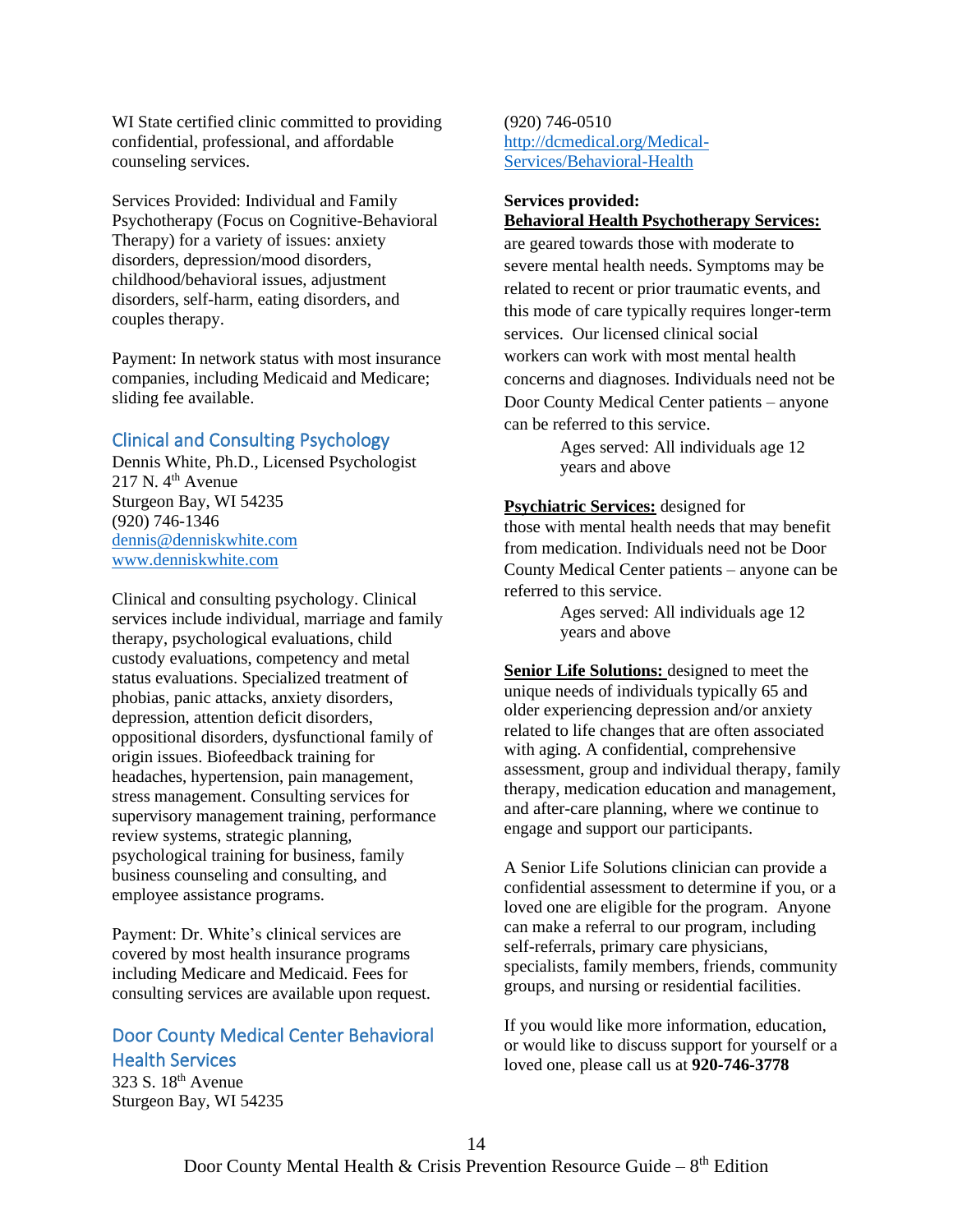Payment: Most insurance plans, including Medicaid and Medicare, cover these services, but we advise individuals to check with their carrier.

#### Jodi Rose Studio, LLC 920-234-6399

[www.jodirosestudio.com](http://www.jodirosestudio.com/) [jodi@jodirosestudio.com](mailto:jodi@jodirosestudio.com)

Jodi Gonzales ATR, NCC, RYT is an art therapist, national certified counselor, and trauma-informed yoga teacher specializing in stress management, anxiety, trauma recovery, and life enrichment skillsbuilding. Serving youth and adults who need support for life transitions/change; selfesteem building; improved self-regulation; emotional identification and self-expression. Offering individual and group sessions, public workshops, and retreats. Consulting services for strategic planning, teambuilding, and staff wellness trainings. Services are provided at schools, on zoom, at employer/other work sites, and at her wellness studio: Enclave, 120 S. Madison Avenue, Sturgeon Bay.

Payment: \$145/75 minute sessions: debit/credit. Multi-session discounts available. HSA cards accepted; she is out of network with most insurance providers. Consulting fees are available upon request.

### Nutrition and Counseling Services, Jody Jessup RD, MS, LPC, NCC

242 Michigan Street Sturgeon Bay, WI 54235 (920) 839-9900 <http://bemyfoodcoach.com/> [jodyjessup@gmail.com](mailto:jodyjessup@gmail.com)

Solution Focused therapist specializing in life transitions, self-esteem, eating disorders, body image issues, non-diet approach to weight loss, relationships, nutrition coaching/consulting, grief, anxiety, and depression. Jody is also a

Registered Dietitian. She can provide services face to face, through skype and on the phone.

Ages served: Young teens through the remaining life span

Payment: Each session is \$115.00. She is out of network with all insurance providers.

#### Toni Christenson

5918 Highway 57 Sturgeon Bay, WI 54235 (920) 823-2203

General mental health counseling for adults (age 15+): Depression and Anxiety therapy, Grief work, Couples/Marital Counseling, Mind and Body work.

Payment: Self-pay. Sliding fee scale available.

#### STRIDE Creative

[www.StrideCreativeDC.com](http://www.stridecreativedc.com/) [info@stridecreativedc.com](mailto:info@stridecreativedc.com)

Web-based, on-demand activities and programs for youth/adults who want to overcome or manage stress, anxiety, and other common life stressors. Programs also support individuals who are receiving other forms of therapy. **Mighty Teens Empowerment** uses art journal prompts to explore emotional safety, resilience, coping skills, growth mindset, and more. A growing **Adult Program** library explores self-care and mindfulness, with resources to help manage work/life balance; improve sleep; and navigate change.

Payment: All programs are offered free of charge. STRIDE Creative is a partnership among United Way of Door County and other community stakeholders.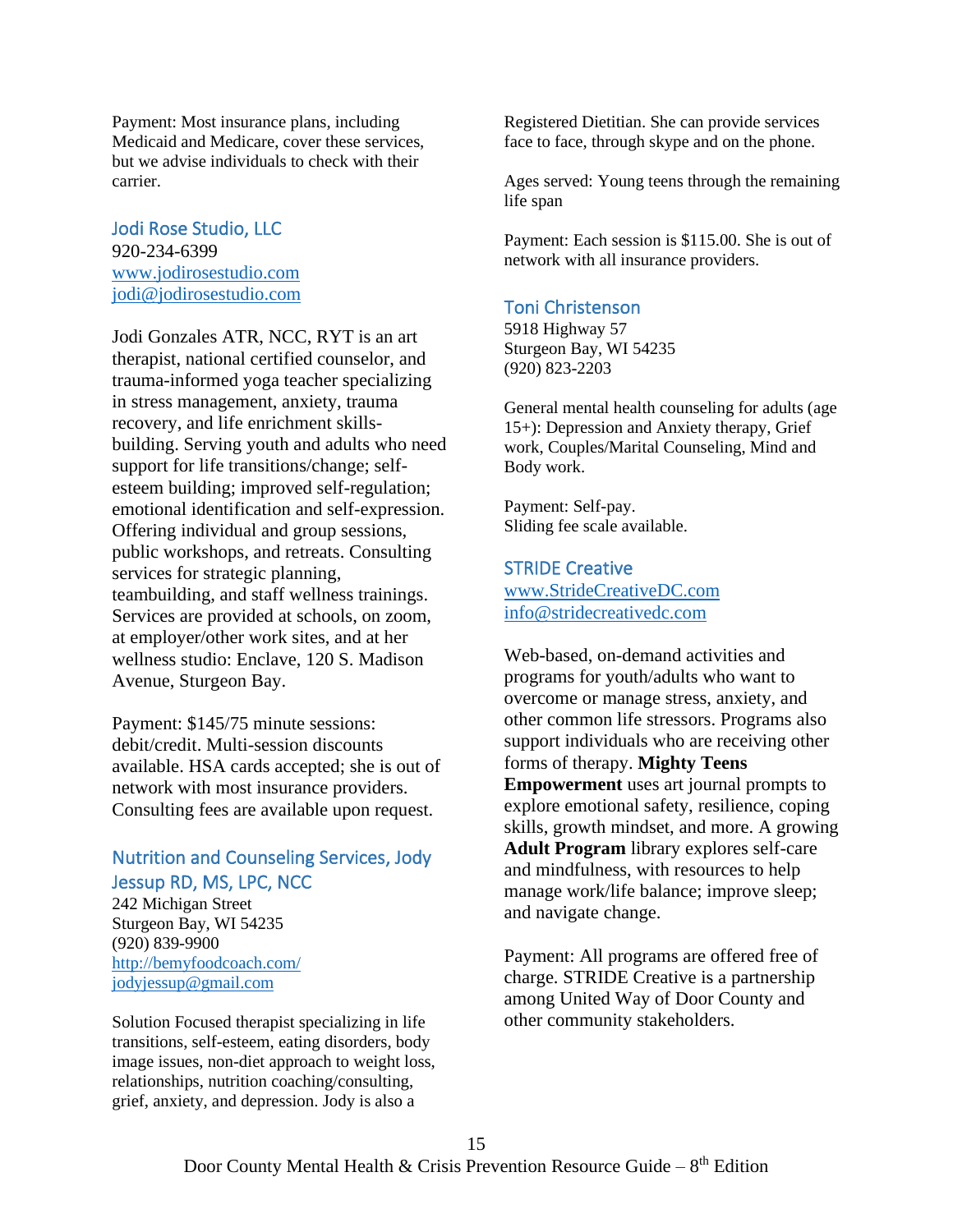### MENTAL HEALTH SOCIAL SUPPORT

### JAK'S Place a program of Lakeshore CAP,

Inc.

1623 Rhode Island Street Sturgeon Bay, WI 54235 Phone: (920) 818-0525 Fax: (920) 818-0435 <https://lakeshorecap.org/jaks-place/>

Jak's Place is a mental health resource center providing structured and social programming to those affected by mental illnesses and their family members in need of support and information.

## PREVENTION – AOD

### Door County Alcohol & Other Drug **Coalition**

P.O. Box 223 Sturgeon Bay, WI 54235 (920) 421-2166 [shauna@unitedwaydc.com](mailto:shauna@unitedwaydc.com) [www.facebook.com/DoorCountyAODCoalit](http://www.facebook.com/DoorCountyAODCoalition/) [ion/](http://www.facebook.com/DoorCountyAODCoalition/) [AODC-165846035840/](https://www.facebook.com/Door-County-AODC-165846035840/)

The Door County Alcohol and Other Drug Coalition strives to reduce the destructive effects of the use of alcohol and other drugs on individuals, families, and the community. The AOD Coalition provides leadership in development of education, prevention, and public policy.

### PREVENTION - SUICIDE

### National Alliance on Mental Illness **Wisconsin**

4233 West Beltline Highway Madison, WI 53711 (608) 268-6000 (800) 236-2988 (Toll-Free) [nami@namiwisconsin.org](mailto:nami@namiwisconsin.org) [www.namiwisconsin.org](http://www.namiwisconsin.org/)

The mission of NAMI Wisconsin is to improve the quality of life on people affected by mental illnesses and to promote recovery. NAMI of Wisconsin will accomplish its mission through the following:

- Establishing local Affiliates in keeping with NAMI National's principles and guidelines.
- Supporting Affiliates by providing follow-up advice and counsel; educational and training programs and materials; access to financial resources as appropriate; and by offering conferences, seminars, and presentations.
- Advocating at all levels of government and throughout the public sector.
- Promoting public education and understanding of mental illnesses.

### Prevent Suicide Door County Nathan Wilson Coalition

P.O. Box 491 Sturgeon Bay, WI 54235 [preventsuicidedc@gmail.com](mailto:preventsuicidedc@gmail.com) www.preventsuicidedc.org

Our Mission is to reduce the number of suicides in Door County through prevention education, public awareness and overcoming stigma. SUICIDE: A preventable outcome to a treatable disease.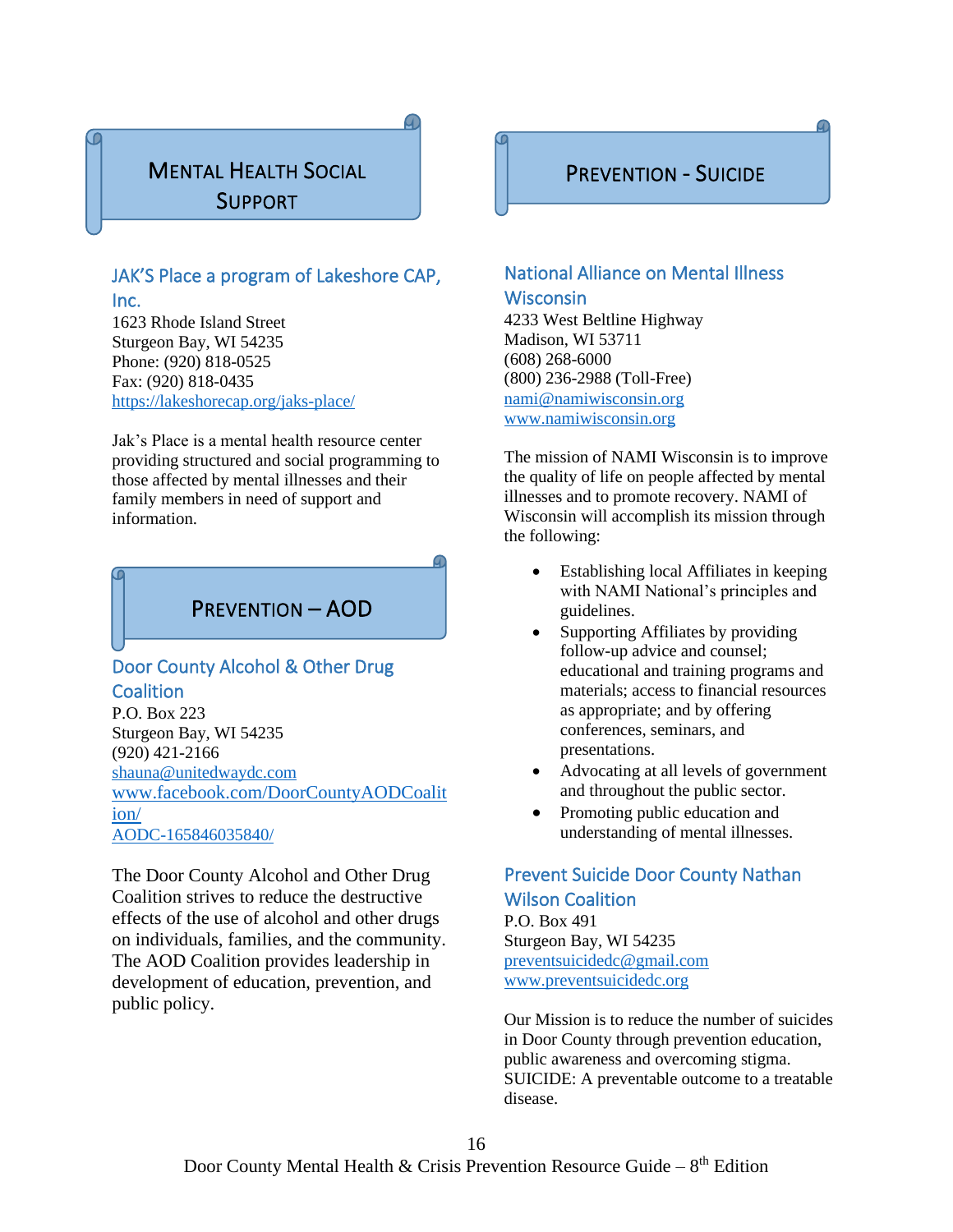We provide free QPR (Question, Persuade, and Refer) training for your group, business, or church. QPR is a training to recognize the warning signs of a suicide crisis and how to question, persuade, and refer someone to help. These trainings are for parents, grandparents, coworkers, friends, and neighbors. It takes all of us to prevent suicide.

## **Text "HOPELINE" to 741741**

Text "HOPELINE" to 741741. For Spanish, text "APOYO" to 839863. Though not therapy, we offer no-judgment support, hope, empathy, reassurance, understanding, resources. A free service by Center for Suicide Awareness. The Center for Suicide Awareness is addressing the issue of suicide in teens and young adults through a program that is SMS text message-based service.

Center for Suicide Awareness (in the Nicolet Center) 109 W. 8th St., Ste 31 Kaukauna, WI 54130 (920) 475-4748  $\Omega$ 

### SEXUAL ASSAULT COUNSELING

#### Sexual Assault Center

Family Services of Northeast Wisconsin  $57$  N  $12<sup>th</sup>$  Avenue, Suite 110 Sturgeon Bay, WI 54235 Door County Sexual Assault Line: (920) 746-8996

#### [www.familyservicesnew.org](http://www.familyservicesnew.org/)

The Sexual Assault Center of Family Services provides services 24 hours a day, 365 days a year for victims of sexual assault or abuse, and their families and friends. Services are confidential and free of charge. The Sexual Assault Center provides sensitive services to all victims regardless of their age, gender, race, sexual orientation, or disability. Services are available throughout Brown, Door, Oconto, and Marinette Counties.

Victims and their families can come to the sexual assault center to confidentially discuss the options they have available to them. Some of those services would be providing accompaniment to the hospital for immediate medical care and follow up in the way of a SANE (Sexual Assault Nurse Exam). Other options may include reporting to law enforcement and finding follow up therapy services for the victim.

The center also provides prevention education for youth from the ages of 4 to 17 as well as parents and professionals.

Crisis Intervention and Supportive Counseling: Crisis intervention and supportive counseling are available both by telephone and in person. Referrals are made to therapists as needed. Follow-up Assistance: An advocate will continue to provide information and emotional support as long as the assistance is requested. Medical Advocacy: An advocate will be available to you at the hospital the Advocate will listen, offer support and accompany you as you move through the medical process. The advocate will provide information for you to make informed choices.

Legal Advocacy: An advocate will support you at the police station if you choose to file a police report. The Sexual Assault Center's legal advocate will provide support and assist you throughout the court process.

Services to Vulnerable Populations: A diverse staff is available at the Sexual Assault Center of Family Services to provide services to Hispanic and Southeast Asian victims, as well as victims of Sex Trafficking.

Free, confidential advocacy and support services to sexual assault victims and their families, 24 hours a day. Also focuses on community awareness, education and prevention.

#### Door County Veterans Service Office

421 Nebraska Street Sturgeon Bay, WI 54235 (920) 746-2225 (888) 743-1844 Ext. 2225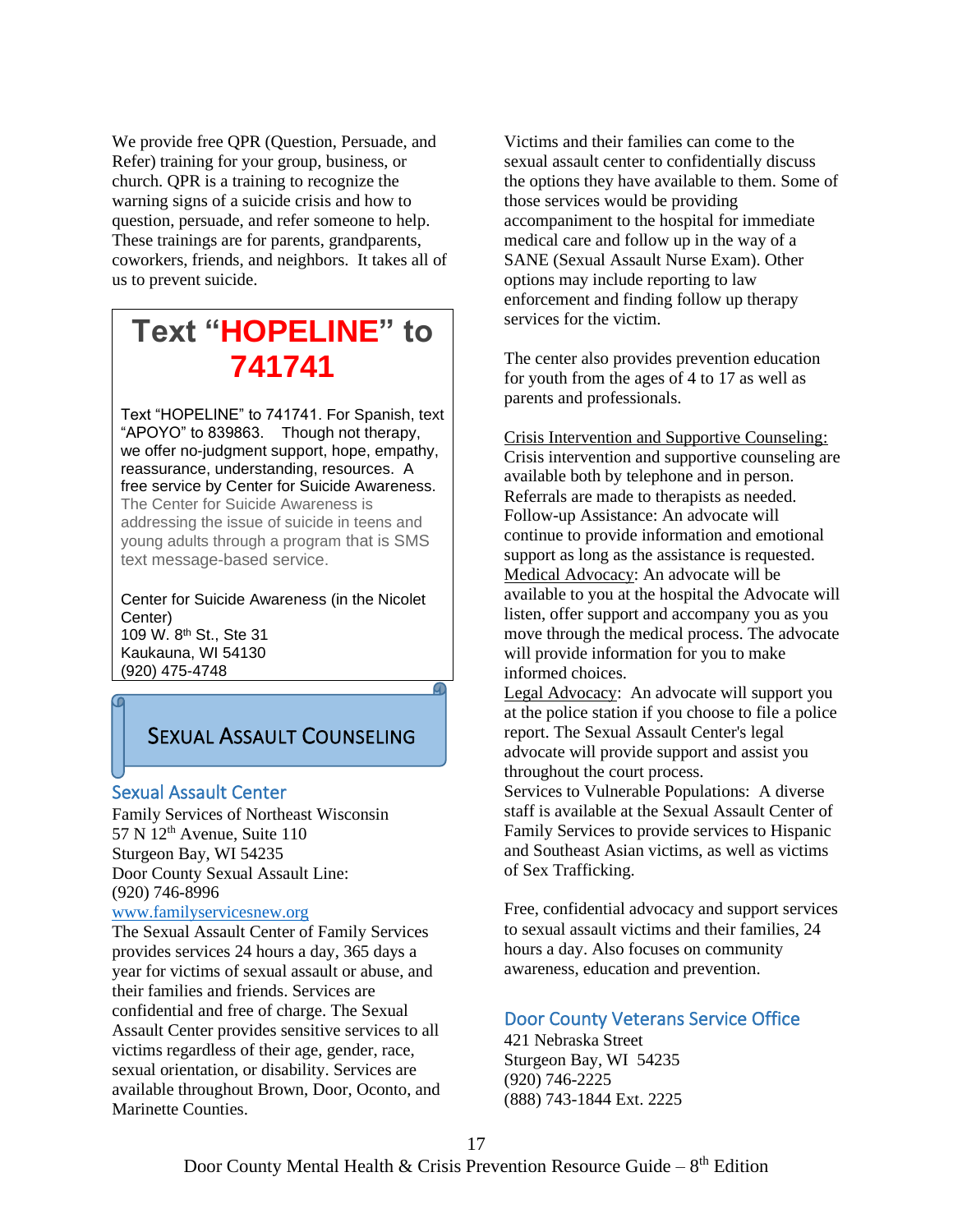#### **National Veterans Crisis Line: 1-800-273-8255 Text to 838255** [bwartella@co.door.wi.us](mailto:bwartella@co.door.wi.us)

nleclair@co.door.wi.us [www.co.door.wi.gov](http://www.co.door.wi.gov/)

Although a Door County department, this office provides services and access to benefits primarily administered by the U.S. Department of Veterans Affairs (USDVA) (VA) and the Wisconsin Department of Veterans Affairs (WDVA). Services offered include: Readjustment Counseling, Posttraumatic Stress Disorder Counseling, AODA Counseling and Referral, Job Counseling and Referral, Bereavement Counseling, Sexual Trauma/ Harassment Counseling. Some services available locally, some through Green Bay Vet Center. Populations Served: US Veterans. Also parents, spouses, and children of Armed Forces personnel who died in service to their country are eligible for Bereavement Counseling.

### SUBSTANCE ABUSE SERVICES

### Alcoholics Anonymous Hotline for Door and Kewaunee Counties 855-746-0901

<http://www.doorcountyaa.org/>

Alcoholics Anonymous is a fellowship of men and women who share their experience, strength and hope with each other that they may solve their common problem and help others to recover from alcoholism. The only requirement for membership is a desire to stop drinking. There are no dues or fees for AA membership; we are self-supporting through our own contributions. AA is not allied with any sect, denomination, politics, organization or institution; does not wish to engage in any controversy, neither endorses nor opposes any causes. Our primary purpose is to stay sober

and help other alcoholics to achieve sobriety. There are numerous free, local meetings.

### Door County Department of Health & Human Services

421 Nebraska Street Sturgeon Bay, WI 54235 (920) 746-7155 **Crisis Intervention Hotline: (920) 746-2588** [www.co.door.wi.gov](http://www.co.door.wi.gov/)

Behavioral Health Division includes a WI State Certified Outpatient Clinic serving Door County citizens experiencing mental health and substance use issues; Children & Families Division includes a comprehensive family support services team providing a host of services to children, youth, and families.

**Services provided:** mental health therapy (individual and family) and/or treatment for individuals with substance use issues; psychiatric (medication management, psychiatric consultation) and psychological (testing) services; wrap-around, team-based approaches; case management and support services; early intervention services; family support; information and referral. Crisis services provided 24/7.

#### Narcotics Anonymous Support Hotline

Northeast Wisconsin Area of Narcotics Anonymous (NEWNA) P.O. Box 10035 Green Bay, WI 54307 (866) 285-7830 [newasc@newna.org](mailto:newasc@newna.org) [http://www.newna.org](http://www.newna.org/)

#### 115 Club

115 N.  $5<sup>th</sup>$  Avenue Sturgeon Bay, WI 54235 The 115 Club is a safe meeting place for all persons seeking help thru a 12 Step program. Primarily those whom are directly or indirectly effected by alcohol and/or drug use. There are no fees to attend meeting and meetings are held 365 days a year.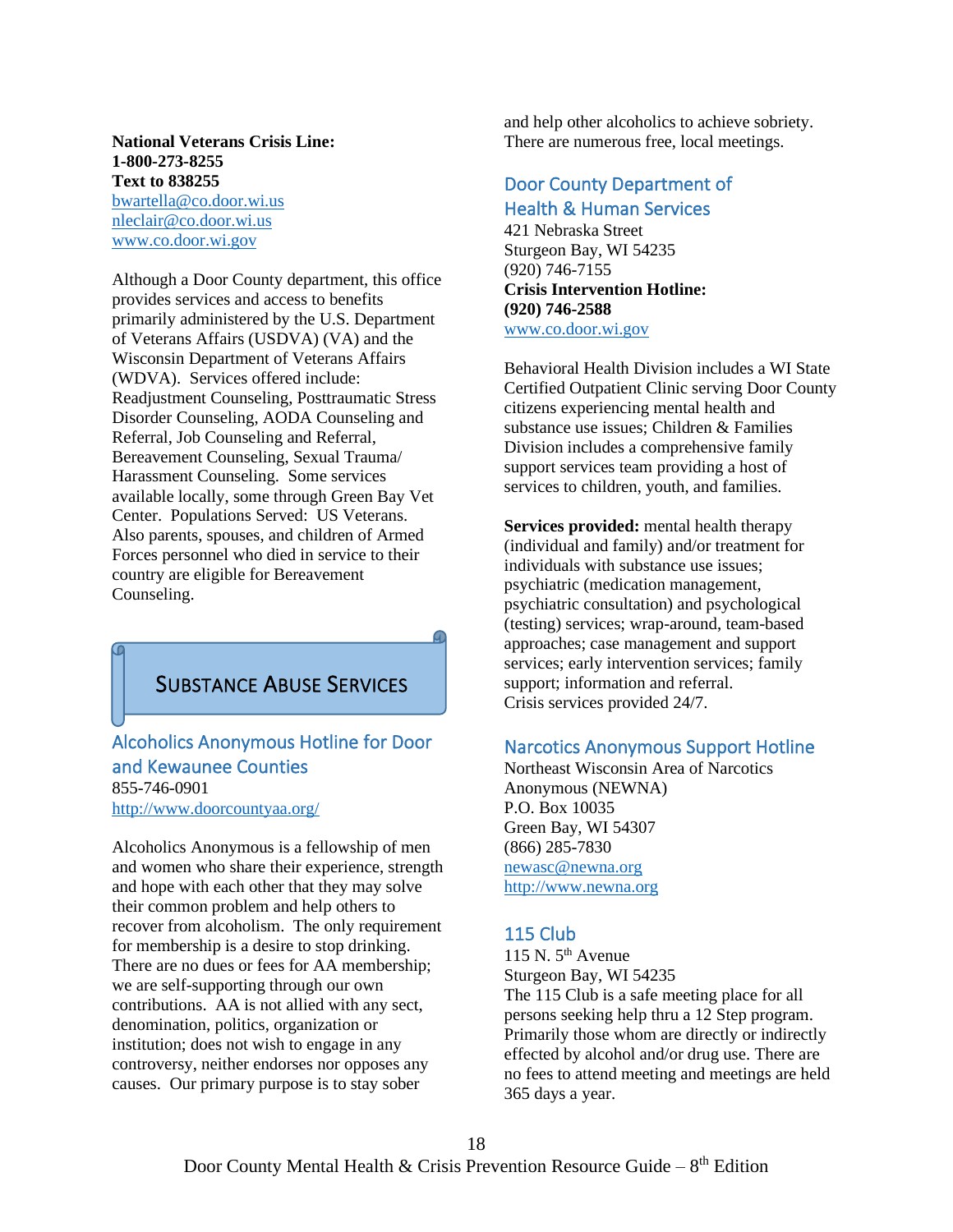Meetings: NA (Narcotics Anonymous) Meetings- Monday through Saturday at 10:00 a.m. and Sundays at 5:30 p.m. AA (Alcoholics Anonymous) Meetings-Monday through Saturday at 12:00 p.m. and 7:00 p.m. Open to all- Sunday at 9:30 a.m.

#### Al-Anon

~Bay View Lutheran Church 340 W Maple St Sturgeon Bay, WI 54235 Saturday 9:00 AM ~Private Home N 8770 Spring Rd Fish Creek, WI 54212 Tuesday 6:30 PM

#### Wisconsin Addiction Recovery Helpline

24 hours a day, seven days a week. Call 211 or 833-944-4673

The Wisconsin Addiction Recovery Helpline is available to connect people with resources to overcome a dependence on opioids or other substances.

### VETERANS SERVICES

#### Veterans Service Office

421 Nebraska Street Sturgeon Bay, WI 54235 (920) 746-2226 (888) 743-1844 Ext. 2226 **National Veterans Crisis Line: 1-800-273-8255 Text to 838255** [bwartella@co.door.wi.us](mailto:bwartella@co.door.wi.us) nleclair@co.door.wi.us [www.co.door.wi.gov](http://www.co.door.wi.gov/) Although a Door County department, this office provides services and access to benefits primarily administered by the U.S. Department

of Veterans Affairs (USDVA) (VA) and the Wisconsin Department of Veterans Affairs (WDVA). Services offered include:

Readjustment Counseling, Posttraumatic Stress Disorder Counseling, AODA Counseling and Referral, Job Counseling and Referral, Bereavement Counseling, Sexual Trauma/ Harassment Counseling. Some services available locally, some through Green Bay Vet Center. Populations Served: US Veterans. Also parents, spouses, and children of Armed Forces personnel who died in service to their country are eligible for Bereavement Counseling.

## Adult Children of

#### Alcoholics/Dysfunctional Families

NWTC Learning & Innovation Center 2438 S. Bay Shore Drive Sister Bay, WI 54234 (920) 421-3099

Currently meeting on Thursday mornings at 9:00 at NWTC.

#### Make the Connection

*[MakeTheConnection.net](http://maketheconnection.net/)* connects Veterans, their family members and friends, and other supporters with [mental health information,](https://maketheconnection.net/resources/treatment-recovery) [local](https://maketheconnection.net/resources)  [resources,](https://maketheconnection.net/resources) and Veterans' own [inspiring stories of](https://maketheconnection.net/stories/98)  [recovery.](https://maketheconnection.net/stories/98)

Problems with alcohol or drugs: [https://maketheconnection.net/symptoms/alcohol](https://maketheconnection.net/symptoms/alcohol-drug-problems) [-drug-problems](https://maketheconnection.net/symptoms/alcohol-drug-problems) Suicide risk: <https://maketheconnection.net/conditions/suicide> Group therapy and peer support: <https://maketheconnection.net/stories/715>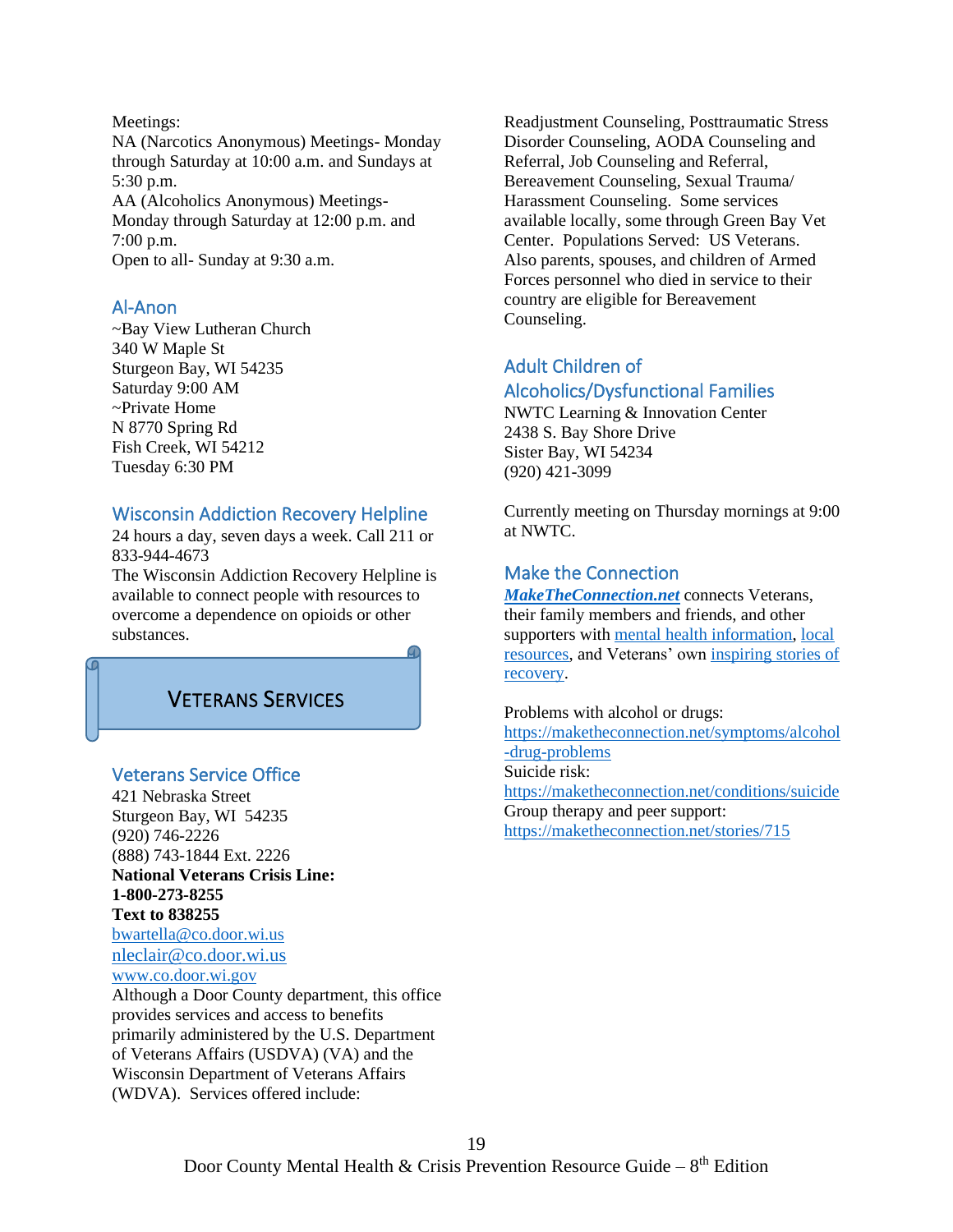## **Websites**

| National Child and Maternal Health Education Program National Child and Maternal Health |  |
|-----------------------------------------------------------------------------------------|--|
|                                                                                         |  |
|                                                                                         |  |
|                                                                                         |  |
|                                                                                         |  |
|                                                                                         |  |
|                                                                                         |  |

## **Community Information & Referral**

### WHEN TO CALL

When you need *information and referral* regarding community resources such as:

- ➢ Utility Assistance
- ➢ Housing/Shelter
- ➢ Transportation
- ➢ Food

Ī

- ➢ Legal Services
- ➢ Health and/or Dental Care
- ➢ Financial Support
- ➢ Employment
- ➢ Education
- ➢ Environmental Quality
- ➢ Consumer Protection
- ➢ Public Assistance
- ➢ Mental Health/AODA

Contact Information:

**Dial 2-1-1 From ANY phone** **Domestic Violence Issues & Support**

## WHEN TO CALL

If you are a victim of Domestic Abuse, HELP of Door County, Inc. provides the following services:

- ➢ Immediate Safety
- ➢ Legal Advocacy
- ➢ Individual Support
- ➢ Educational Groups
- ➢ Safety Planning
- ➢ Support for Children & Teens
- ➢ Supervised Visitation
- ➢ Monitored Exchange
- $\triangleright$  Advocacy and Stability

Contact Information:

**HELP of Door County, Inc. (920) 743-8818 (local) (800) 914-3571 (toll-free)** *(24 hours a day)*

## **Mental Health & Suicide Crisis Lines**

## WHEN TO CALL

If you are experiencing any of the following and need further support than you currently have:

- ➢ Suicidal Feelings, Thoughts, or Actions
- $\triangleright$  Feelings or Thoughts that You May Harm Someone Else Contact Information: **24-hour Crisis Line (920) 746-2588**

## **Text "HOPELINE" to 741741**

Text "HOPELINE" to 741741. For Spanish, text "APOYO" to 839863. Though not therapy, we offer no-judgment support, hope, empathy, reassurance, understanding, resources. A free service by Center for Suicide Awareness.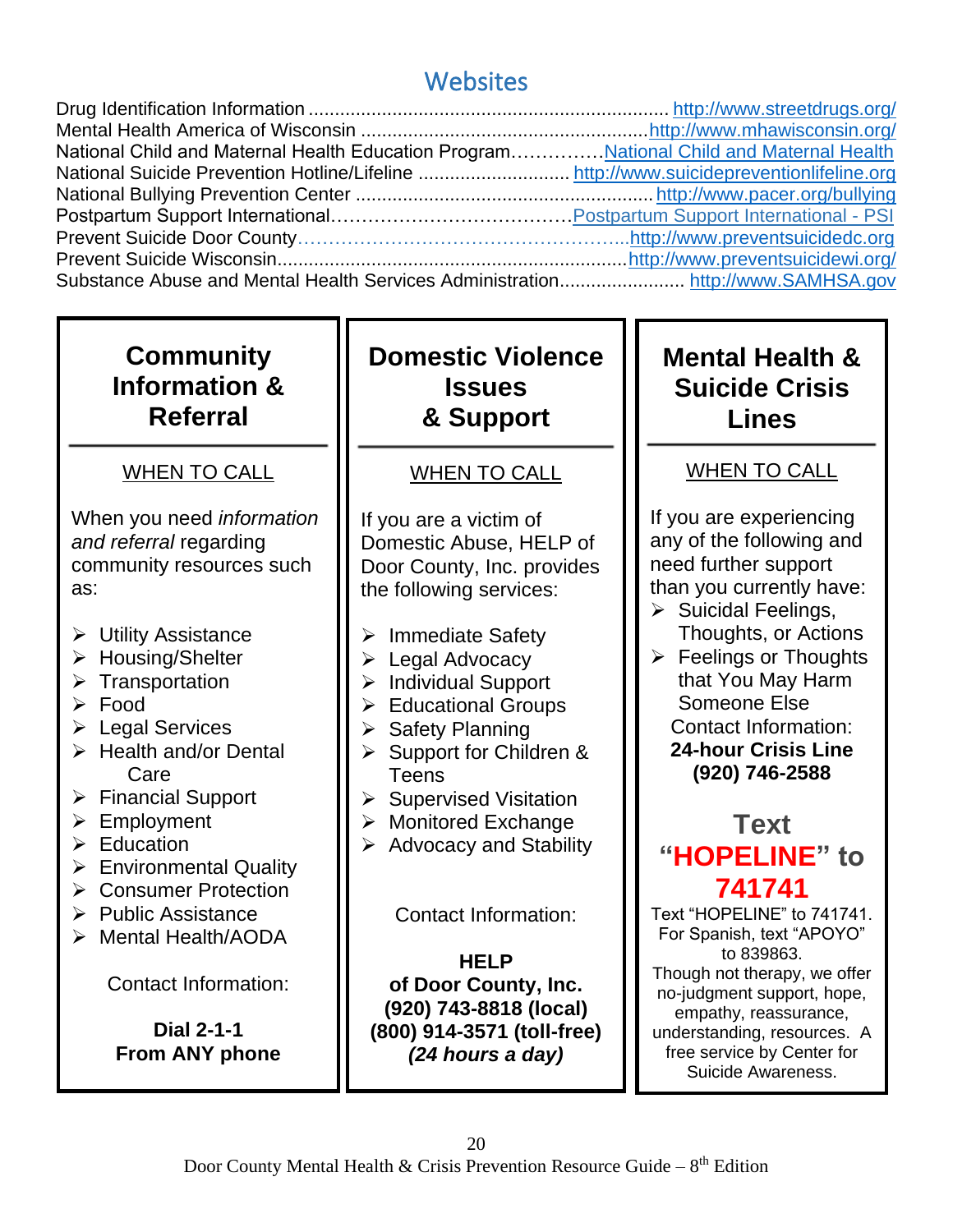### **Prevent Suicide Door County Nathan Wilson Coalition**

More than 60% of us will lose someone we know to suicide during our lifetime. More than 20% of us will lose a family member. Although most depressed people are not suicidal, most suicidal people are depressed.

#### **Who attempts suicide?**

- ➢ **Young people – Second leading cause of death** in WI for young people ages 10 to 19. **271 adolescents (ages 10-19) died by suicide** from 2013-2017.
- ➢ **Middle Age** The suicide rate in WI was **highest** among individuals ages 45-54, 2013-2017.
- ➢ **LGBTQ** LGBTQ youth in WI are **3 times more likely** than their heterosexual peers to have **considered suicide.**
- ➢ **Veterans –** Veterans accounted for almost **1 in every 5** suicide deaths in WI, 2013-2017. 70% of all veteran suicides are with a firearm.

**Suicide occurs in every social class, every culture and at all ages.** The presence of suicide warning signs in someone should never be dismissed with, "Oh, he's not the type."

#### **Suicide Prevention in Wisconsin**

- SUICIDE IS A PUBLIC HEALTH PROBLEM
- SUICIDE IS OFTEN PREVENTABLE with education, treatment, and support.
- 90% of the people that die by suicide have a TREATABLE MENTAL ILLNESS OR SUBSTANCE ABUSE PROBLEM. Of those 90% approximately 60% have a depressive disorder.
- We must address SUICIDE PREVENTION ACROSS THE LIFESPAN. If a grandparent dies by suicide, it increases the risk for other family members  $5 - 6$  times.
- SUICIDE IS COMPLEX.
- SUICIDE IS A COMMUNITY PROBLEM, and everyone can have a role in the solution.
- SURVIVORS of Family or Friends who have died by suicide and SURVIVORS OF ATTEMPTS of suicide should be included in prevention efforts.
- LETHAL MEANS RESTRICTION gun locks need to be used or guns removed from the home; 71% of all **deaths by firearm** in WI from 2013 through 2017 were **suicide deaths.**

#### **What Can We Do?**

If someone you know makes you feel that they might attempt suicide, you should try to do the following things: Learn the warning signs; know where to find resources to help. Talk openly to the person. Ask specific questions. Offer the person hope and an alternative solution.

Do not be afraid to talk about suicide or to use the word. This will not put the idea in their heads or influence them to do it.

Try to get them to talk about what it is in their life that makes them feel the way they do. The more talking on their part, the better.

Try to convince them they need to speak to a trusted person, teacher, coach, counselor, etc. Tell them you want them to get more help than just you alone can give. Go with them if necessary.

Confidentiality. If your friend asks you not to tell anyone, should you keep the secret? There is no rule of confidentiality when it comes to potential suicide. It does no good to keep the secret and lose the person. If you believe your friend is at risk, you must act. Offer to go with them to a counselor.

Suicide threats are a serious sign of trouble and need to be taken seriously so that people will not feel the need to resort to more drastic means of expressing their unhappiness.

Responding to a potential suicide in this way can help prevent many suicide attempts or even prevent someone from completing a suicide.

21

Door County Mental Health & Crisis Prevention Resource Guide  $-8^{th}$  Edition